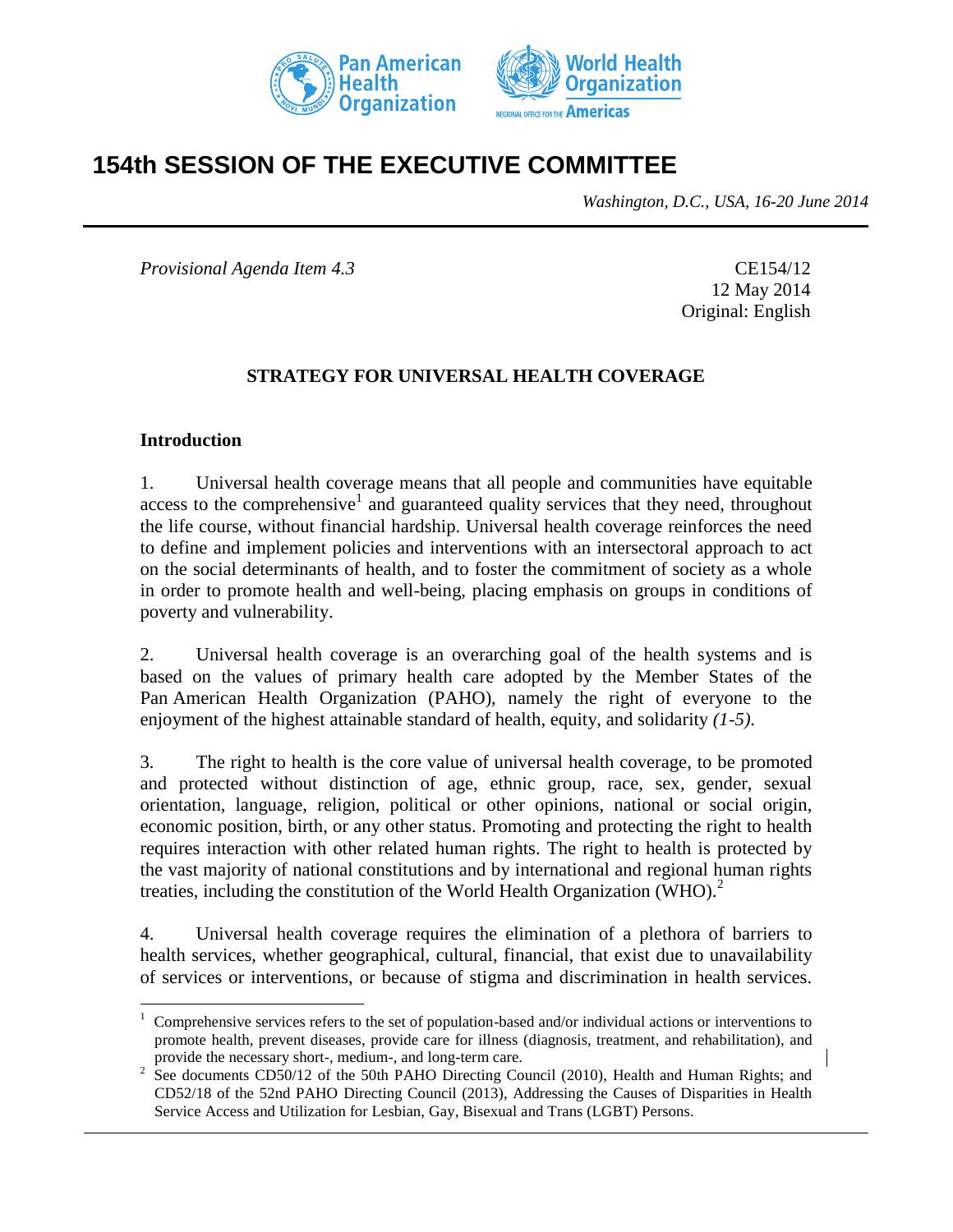The immediate expansion of access to health services for groups in conditions of poverty and vulnerability––prioritizing interventions that address unmet needs and health challenges such as maternal and child mortality, chronic diseases, HIV infection, tuberculosis, and violence––is an ethical imperative as Member States move towards universal health coverage.

5. Universal health coverage is central to human development and requires health policies and programs that are equitable and efficient. Equity in health refers to the absence of unjust differences in health conditions, access to services, financial contributions, access to healthy spaces, and the attention received from health care providers during the delivery of services. Gender, ethnicity, and race are specific structural determinants that contribute directly to inequity in health. Social and economic policies contribute to differences in opportunity and can impact the capacity of both men and women to assign priority to health (*3, 6*).

6. Universal health coverage requires solidarity<sup>3</sup> in order to guarantee financial protection. It is necessary to pool resources<sup>4</sup> and to eliminate direct payments at the point of service *(7).* 

7. Achieving universal health coverage requires the engagement of society, with clear mechanisms for inclusion and accountability, multisectoral participation, dialogue, and consensus building among the different social actors. It also requires firm, long-term political commitment from authorities responsible for formulating policies, legislation and regulations, as well as in the implementation of necessary strategies. This commitment should be expressed in a conceptual and legal framework that supports guaranteed, equitable access to services and that ensures that health remains a fiscal priority to ensure sufficient, sustainable, equitable, and quality financing. The evidence suggests that investment in health is a driver of human development *(3, 8, 9).* 

8. The strategy presented here defines the conditions *sine qua non* that will allow countries to focus their policies and measure the success and speed of their progress toward universal health coverage. However, each country must define its own path, taking into account the social, economic, political, legal, historical, cultural context as well as current and future health challenges.

9. The Strategy identifies four simultaneous and interdependent strategic lines: *a)* expanding equitable access to comprehensive, quality, people- and community centered health services *b)* strengthening stewardship and governance; *c)* increasing and

 $\overline{a}$ 3 Solidarity is the degree to which the members of a society work together to define and obtain the common good. Solidarity is related to distributive justice, with contributions according to means, and use according to individual need.

<sup>&</sup>lt;sup>4</sup> Pooling resources means unifying, in a single, pooled fund, all sources of financing (social security, government budget, individual contributions, and other funds); i.e. everyone contributes according to his/her means and receives services according to his/her needs. In this scheme, the public budget covers contributions for those individuals who do not have the means to contribute (poor and homeless people).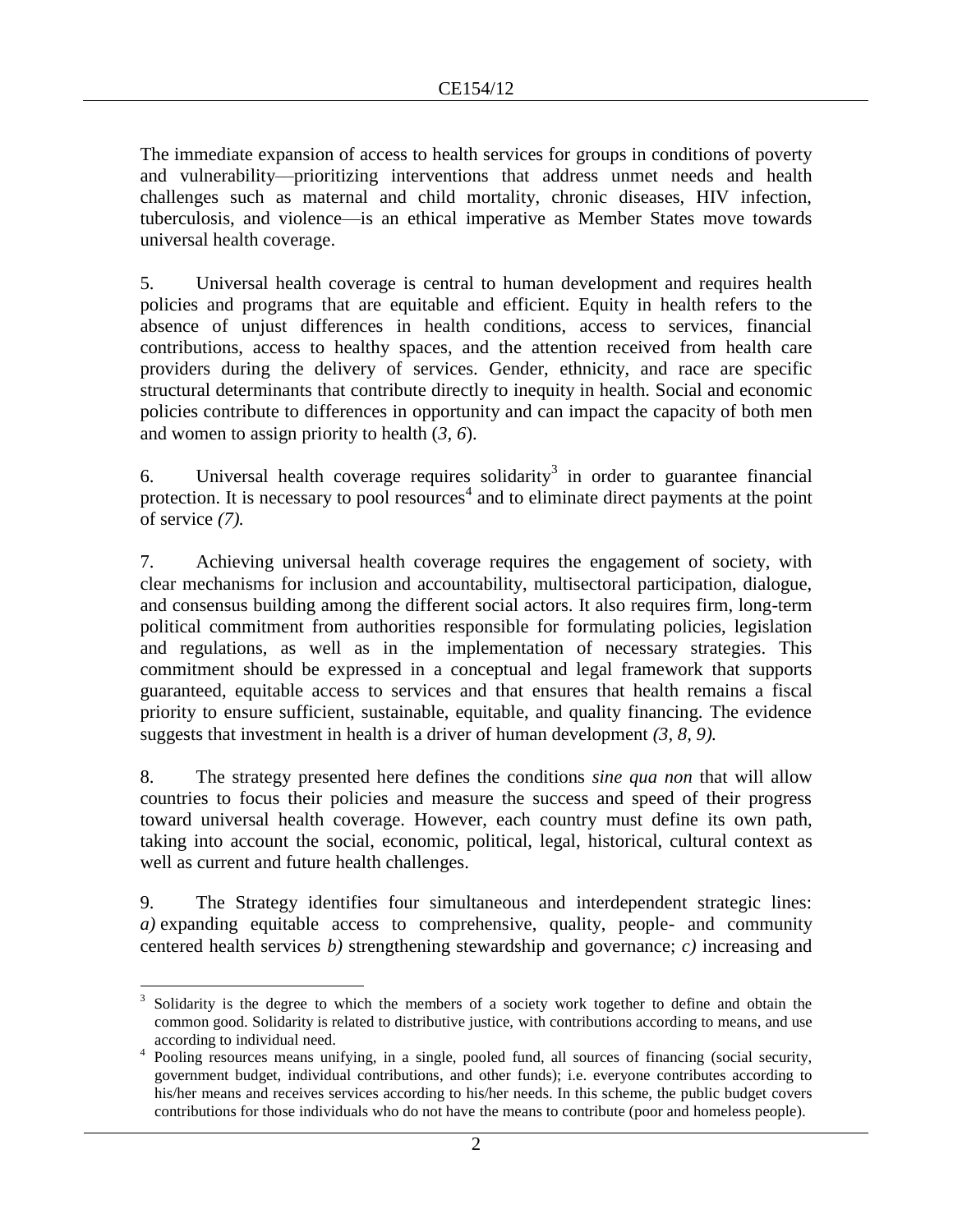improving financing, promoting equity and efficiency, and eliminating out-of-pocket expenditure; and, *d*) strengthening intersectoral action to address the social determinants of health.

## **Background**

10. In recent decades, important policies and strategic initiatives have been taken to transform health systems at the national, regional, and global levels, many of them with the active participation and support of PAHO/WHO and other partners.<sup>5</sup> The most recent of these are the Rio Political Declaration on Social Determinants of Health (2011), the Rio+20 United Nations Conference on Sustainable Development (2012), the United Nations Declaration of December 2012, and the debate on the post-2015 development agenda, which proposes universal health coverage as a key objective for human development. The PAHO/WHO mandates, resolutions, strategies, and plans of action that back this strategy are cited in Annex IV of the PAHO Strategic Plan (*3, 10, 11, 12*).

11. The countries of the Region reaffirmed their commitment to universal health coverage at the 52nd PAHO Directing Council (2013) by giving the Pan American Sanitary Bureau (the Bureau) the mandate to prepare a strategy that will be presented at the 53rd Directing Council (2014). This commitment from the Member States is expressed in the PAHO Strategic Plan 2014-2019, which recognizes universal health coverage as a key pillar, together with the social determinants of health *(3).* 

#### **Current situation analysis: challenges in advancing toward universal coverage.**

12. Significant advances in health in this Region have been achieved in part as a result of the economic and social development of countries (per capita GDP tripled between 1980 and 2012), the consolidation and strengthening of health systems, and the ability to incorporate and apply technology to improve health. The countries' political commitment to respond to the health needs of their populations has been an essential contributing factor to these achievements *(3, 4)*.

13. Despite the advances and economic growth, poverty and inequities remain a challenge in the Region. Recent data suggests that Latin America and the Caribbean remains the most inequitable region in the world, with 29% of the population below the poverty line and 40% of the poorest population receiving less than 15% of the total income. Such inequities are reflected in health outcomes: for example, the Region of the Americas will not achieve the Millennium Development Goal (MDG) target for the reduction of maternal mortality by 2015; and despite significant reductions in infant mortality, very sharp differences exist between countries. Without specific interventions to transform health systems, economic growth is not sufficient to reduce inequities (*3, 4*).

 $\overline{a}$ <sup>5</sup> Other United Nations agencies, multilateral and bilateral cooperation agencies, financial cooperation agencies, and civil society.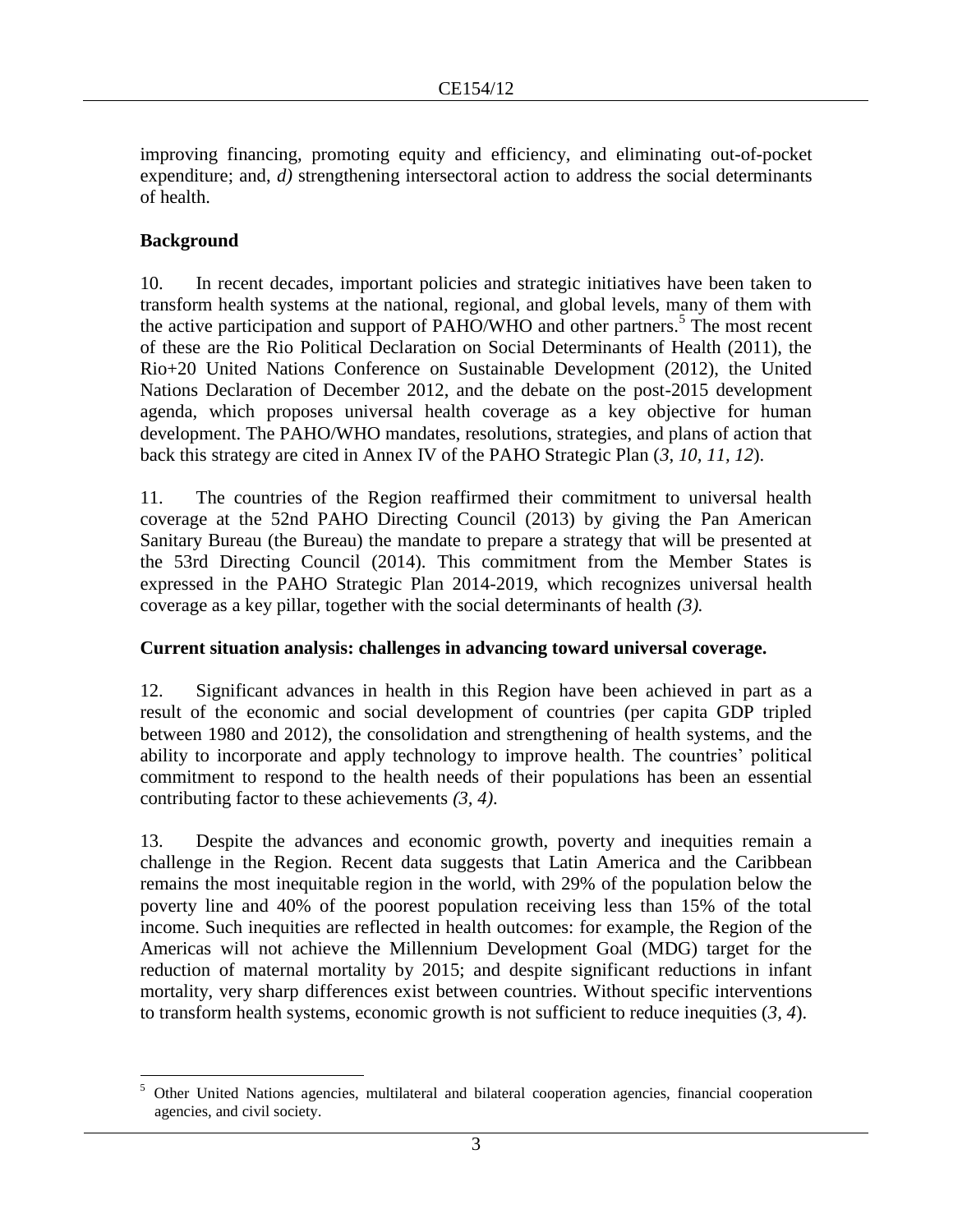14. Reducing inequities in health is made more complex by the emerging epidemiological and demographic patterns. The coexistence of communicable and noncommunicable diseases, violence (including gender violence), rising life expectancy, and urbanization, require health systems and services to respond in different and innovative ways. In 2012 there were over 100 million people over 60 years of age in the Region. By 2020 this figure is expected to double. It is calculated that between 1999 and 2009 over 5.5 million people died from external causes (those causes of death different from natural causes and recognized as avoidable such as suicides, homicides, and accidents) (*3, 4*).

15. Simultaneously, problems of exclusion and lack of access to quality services persist for large sectors of the population.<sup>6</sup> The lack of appropriate coverage and universal access has a considerable social cost, with catastrophic effects on population groups in conditions of greatest vulnerability. The evidence indicates that where coverage plans are insufficient, ill-health not only results in higher expenditures but also in a loss of income, which creates a vicious cycle of disease and poverty in families. In the Region, 30% of the population does not have access to health care for financial reasons and 21% does not seek care due to geographical barriers. Populations in vulnerable conditions, very young and very old people, women, boys and girls, ethnic minorities, indigenous and Afro-descendant populations, migrants, and patients with chronic or incapacitating diseases are among the groups most affected by this problem *(3, 4).*

16. The segmentation and fragmentation observed in the majority of health systems in the Region results in inequity and inefficiency that compromises universal access, quality, and financing. Segmentation and fragmentation is perpetuated by lack of regulatory capacity within health systems as well as the vertical nature of some public health programs and their lack of integration at the level of service delivery (*4*).

17. In the countries of the Region health care models do not respond appropriately to the different health needs of people and communities,<sup>7</sup> The predominant model of care in some countries is based on the episodic care of acute conditions in hospital centers, often with excessive use of technologies and specialized physicians. Health system investments and reforms have not always been targeted to meet new challenges nor has new technology and innovation been sufficiently incorporated into the management and delivery of services.

 $\overline{a}$ 

<sup>6</sup> As of 2010, 36 million people in the Region did not have access to drinking water fit for human consumption. Some 120 million lacked improved services for the disposal of wastewater and sewerage, and almost 25 million people in Latin America and the Caribbean defecate in the open.

<sup>&</sup>lt;sup>7</sup> The *PAHO Gender Equality Policy* recognizes that there are differences between men and women with regard to health needs, and to the access and control of resources, and that these differences should be addressed in order to correct the imbalance between men and women.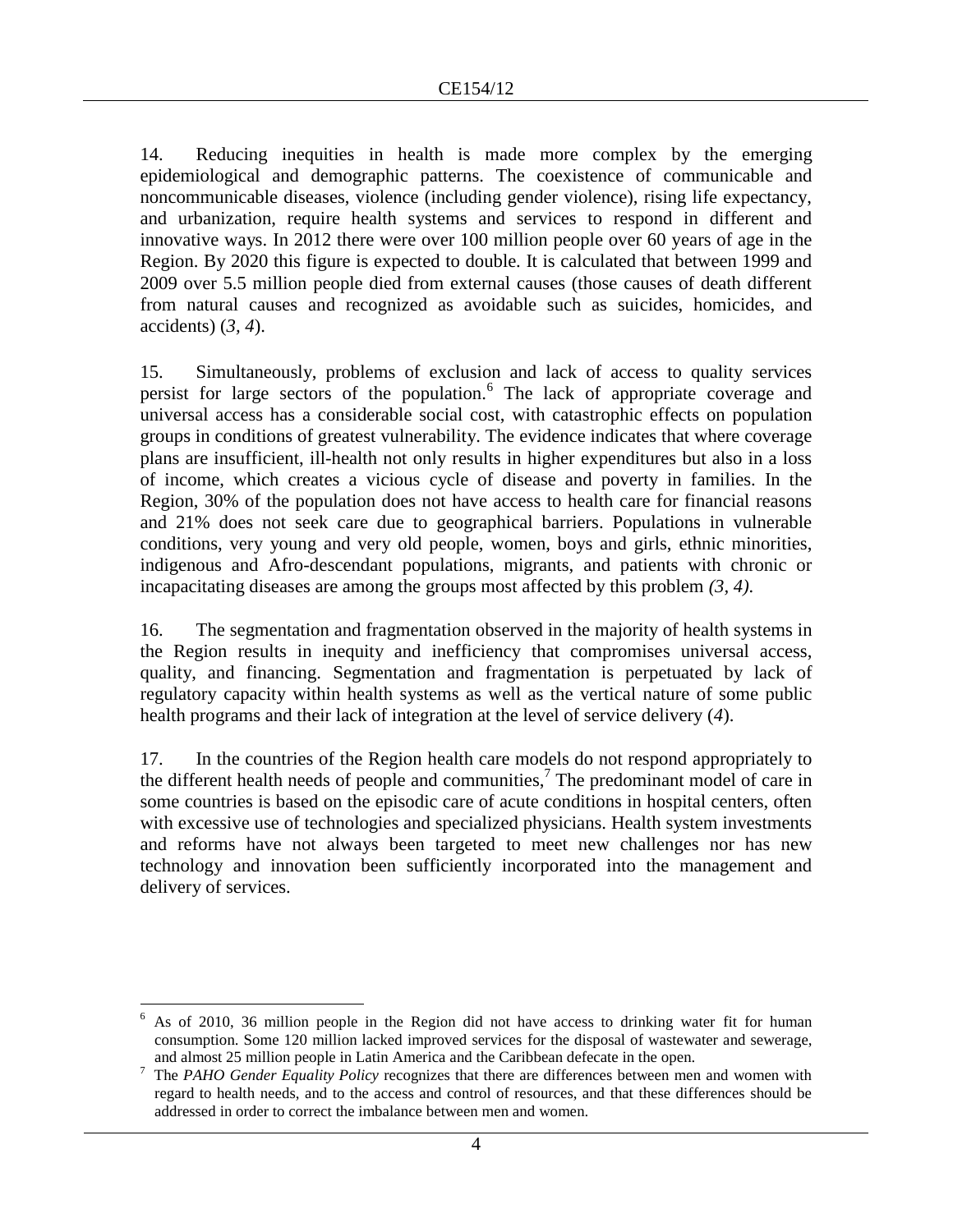18. The resolution capacity $8$  and the organization of services, in particular related to the first level of care, is limited and does not respond to emerging health needs, in particular to the growing needs of an aging population and the growing burden of noncommunicable diseases throughout the Region.

19. Serious imbalances and gaps persist in the availability, distribution, composition, competency, and productivity of human resources for health, particularly at the first level of care. In 11 countries of the Region, there is an absolute deficit of health workers (less than 25 physicians, nurses, and certified midwives per 10,000 population). Even in the countries that are above this threshold, many non-metropolitan areas and health jurisdictions are below it, causing serious problems of access to comprehensive health services.

20. Access to and rational use of safe, effective, quality medicines and other health technologies, as well as respect for traditional medicine, continue to present challenges for most of the countries of the Region, affecting quality of care. Supply problems, the underuse of generic drugs, higher than expected drug prices, and the inappropriate and ineffective use of medicines constitute additional barriers to universal health coverage *(3, 4)*. Regulatory capacity for medicines and health technologies, although improving region-wide, remains a challenge in particular for newer and more complex health technologies required by health systems.

21. Lack of adequate financing and inefficiencies in the use of available resources are major challenges in moving towards UHC. While the average public expenditure on health in the countries of the Organization for Cooperation and Economic Development (OECD) is 8% of gross domestic product (GDP), total expenditure on health in most of the countries of the Region is around 6–7% of their GDP. In 2011, public expenditure on health stood at only 3.8% of the GDP. Attempts are often made to solve the persistent lack of financial resources for the health sector through the use of direct payment at the time of service. Such a financial strategy create barriers to access services and directly impacts heath outcomes for people and communities. In addition it increases the risk for people to incur catastrophic expenditures in accessing health services, and can correspondingly result in impoverishment *(7)*.

22. Many countries of the Region have provisions in their constitutions or other universal and/or regional human rights instruments that guarantee the right to health. However, these legal frameworks do not always result in policies, plans, and national strategies that guarantee universal access to quality health services.

23. Health authorities are challenged to effectively coordinate with other sectors, and to develop leadership capacity to successfully implement intersectoral initiatives

 $\overline{a}$ <sup>8</sup> Resolution capacity in this context is defined as the ability of health services to provide health care responses adapted to people needs and demands, in line with current scientific and technical knowledge, resulting in an improvement in health status.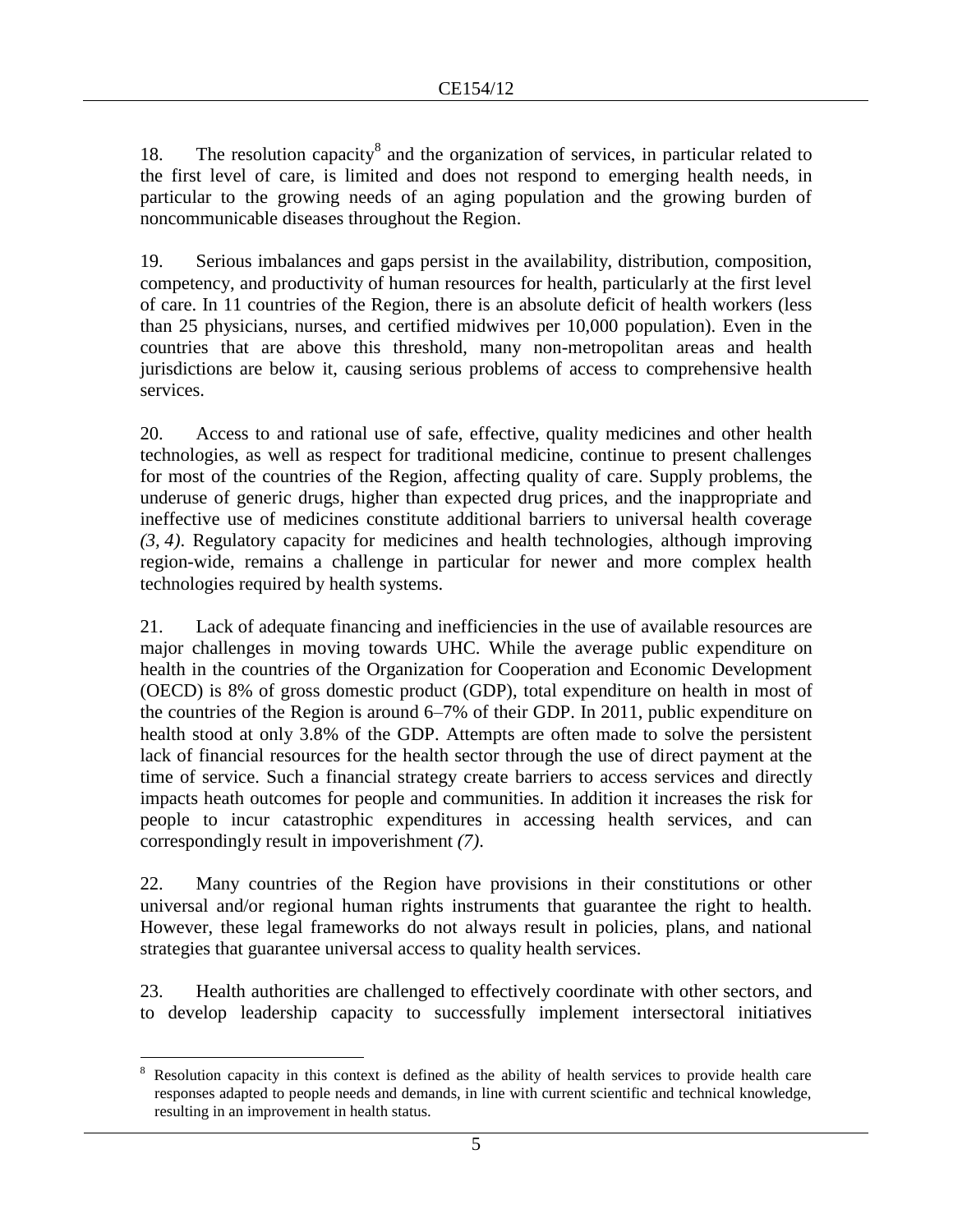addressing the social determinants of health. $9$  Some of the most successful examples of health systems transformation towards Universal Health Coverage have been based on open debate and dialogue that involves the participation of all of society *(11)*. 10

24. In light of the above, there is an urgent need to accelerate the transformation of health systems––with universal health coverage as the overarching goal. Comprehensive strategic actions implemented in a progressive and sustained manner are required. As democratic processes in the Region are consolidated, with increasing decentralization and greater decision making power being transferred to people and their communities, there is an increasingly large and structured social demand for universal health coverage *(3).*

# **Strategy for Universal Health Coverage**

25. The proposed strategic lines guide the transformation of health systems toward universal coverage.

#### **Strategic line 1: Expanding equitable access to comprehensive, quality, people- and community-centered health services.**

26. Define the comprehensive, universal package of legally guaranteed services to be progressively expanded in accordance with health needs, system capacities, and national context. The package of services is an essential element in guaranteeing the right to health and should therefore extend equally to all people, regardless of their ability to pay, without differences in quality and without financial risk. It should take into account the differential and unmet needs of all people, and address the specific needs of groups in conditions of vulnerability. This requires an adaptation of the legal and regulatory frameworks in accordance with the international human rights instruments applicable to health. Decision-making concerning the universal package of services should be evidence-based, with ethical, cultural and gender perspectives. A multidisciplinary approach in the assessment of health technologies and the economic evaluation of health interventions is needed. Mechanisms for social transparency in the different stages of the process are required. *(13, 14)*. 11

27. Transform the organization and management of health services through the development of health care models that focus on the needs of people and communities, increasing the resolution capacity of the primary level of care through integrated health services networks (IHSNs), based on the primary health care strategy *(15).* 

 $\overline{a}$ This problem is worsening in countries where financing of the health system and other social sectors depends on international cooperation: in these situations, effective coordination of external assistance by the national health authority is indispensable in order to advance toward universal health coverage.

<sup>&</sup>lt;sup>10</sup> In particular, tools that facilitate effective public participation in the development and implementation of health policies, such as councils, conferences, health forums and other joint solutions.

 $11$  The design of this guaranteed package of services for all should be accompanied by guidelines for health care practices in the network, in order to reduce the variability, poor clinical practice, and lack of coherence between needs, decisions, and investment, thereby ensuring a good level of technical quality, efficiency, and continuity of care.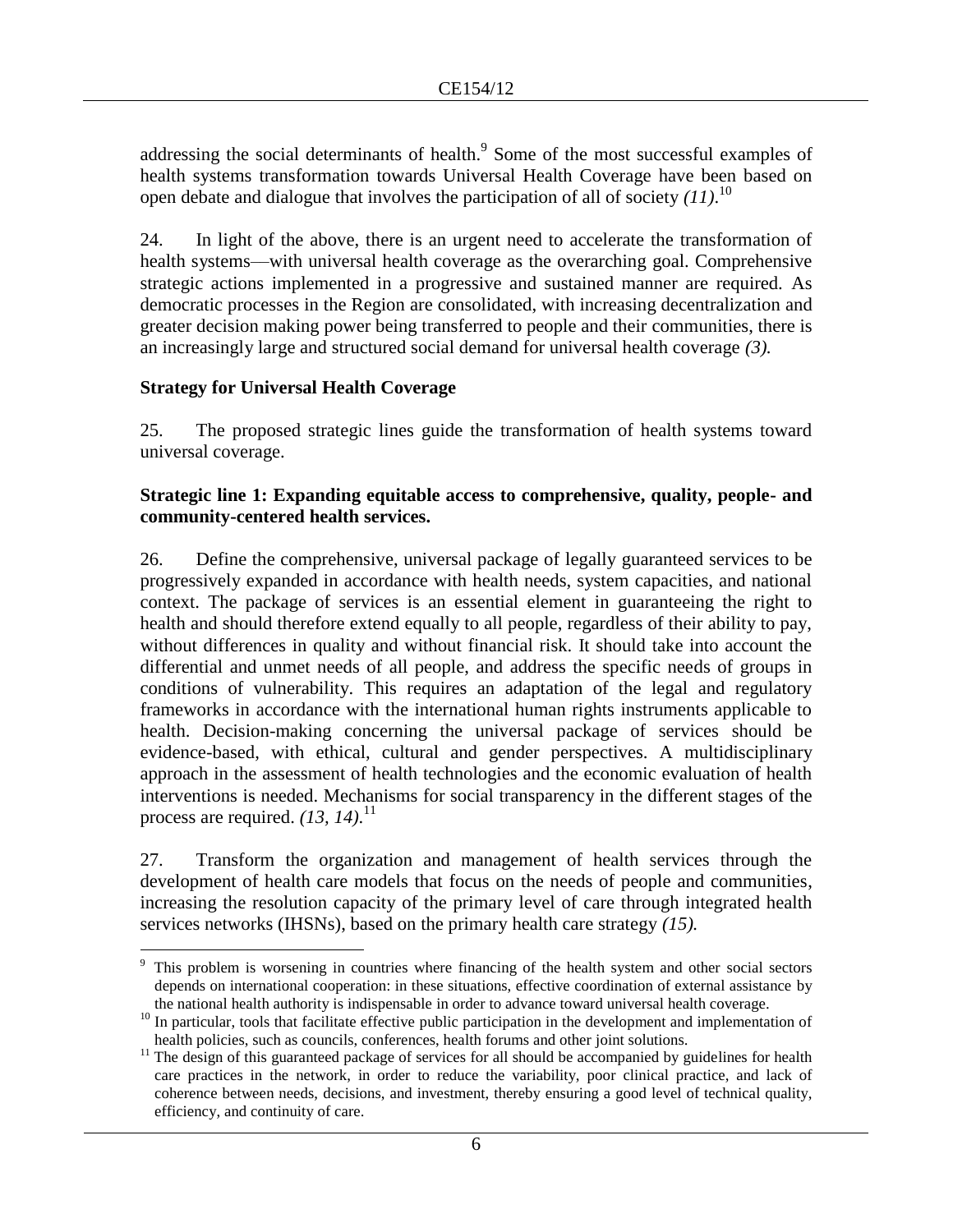28. Immediately increase investment in the first level of care to improve resolution capacity, increase access and progressively expand the supply of services to quickly address unmet health needs, in accordance with the universal package.

29. Increase employment options at the first level of care, with attractive labor conditions and incentives, particularly in underserved areas. Consolidate collaborative multidisciplinary health teams and ensure sufficient response capacity with access to health information and telehealth services (including telemedicine). Introduce new professional and technical profiles coherent with the universal package of legally guaranteed services and with the care model *(16-18).* 

30. Essential medicines and health technologies are part of the universal package of guaranteed services. It is critical to define processes that systematically and progressively improve the availability and rational use of medicines and other health technologies in health services, and develop regulatory capacity to ensure that such medicines are safe, efficacious and are of quality.

31. Implement programs for the empowerment of people, including promotion, prevention, and educational activities that enable people to know more about their health situation and their rights and obligations. The participation of people and communities is fundamental for universal health coverage and people should be empowered to make informed decisions about their own health and the health of their family*.* It is important to recognize the role of women as (formal and informal) providers of health services and care *(3).*

# **Strategic line 2: Strengthening stewardship and governance.**

32. Establish formal mechanisms for participation and dialogue to promote the development and implementation of inclusive policies, and ensure accountability on the road towards universal health coverage. Dialogue and social participation in the development of policies should ensure that certain interests do not predominate over others, except in the interests of equity and the common good.

33. Develop policies and plans that explicitly and clearly state the intention of the State to transform its health system to advance toward universal health coverage. These plans should have defined targets that are monitored and evaluated. Institute mechanisms for the participation of people and civil society, and the private sector in evaluation and monitoring.

34. The legal and regulatory framework should reflect society's commitment to universal health coverage. It establishes the measures and guarantees needed to achieve all the elements of the aforementioned right to health, thereby contributing to the enjoyment of all other health-related rights. In order to achieve universal health coverage, national authorities must strengthen their stewardship capacity in the health sector, guaranteeing the essential public health functions, and strengthening governance.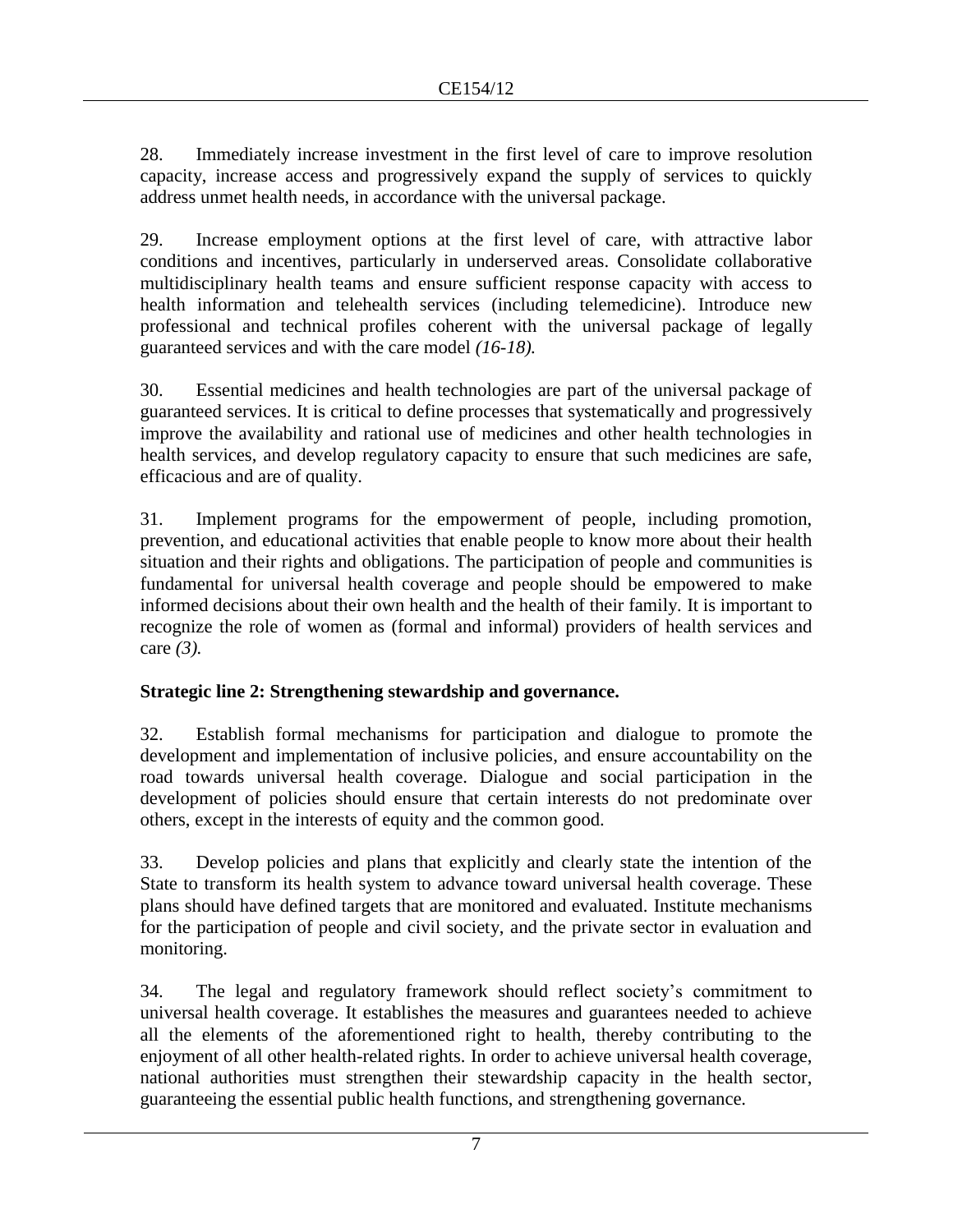35. Develop regulation as an effective instrument to ensure; access and quality of care in health services; the training, distribution, and appropriate conduct of human resources; the generation and allocation of financial resources to promote equity and access, and to ensure financial protection; the quality and use of technologies to benefit people; and the participation of all sectors including the private sector in moving towards universal health coverage *(19).* 

36. Strengthen national information systems to monitor and evaluate progress toward universal health coverage. Data needs to be disaggregated to facilitate the monitoring of advances in equity. Develop a research agenda and improve knowledge management is essential. *(20).*

#### **Strategic line 3: Increasing and improving financing, promoting equity and efficiency, and eliminating out-of-pocket expenditure.**

37. Increase public financing for health, in an efficient and sustainable manner. Public expenditure on health equivalent to 6% of GDP is a necessary though not sufficient condition for reducing inequities within the framework of universal health coverage. An increase in public resources for health<sup>12</sup> should increase equity in resource allocation, prioritizing the primary level of care and boosting its response capacity and its capacity to articulate integrated networks of services *(7).* 

38. Eliminate direct payment at the point of service that acts as a financial barrier to access<sup>13</sup> to guaranteed health services. This will increase financial protection by reducing inequity and exposure to catastrophic expenditures and impoverishment.<sup>14</sup> A pre-paid integrated pool based on the principle of solidarity, that allows cross-subsidies from healthy to sick, from rich to poor, and from young to the elderly, should replace direct payments. This is an effective strategy to increase equity and the efficiency of the health system. <sup>15</sup> *(7).* 

 $\overline{a}$  $12$  This increase in public expenditure should commence with improved collection of funds (reducing and combatting tax avoidance and evasion). Then, recognizing that the Region has a relatively low tax burden, consideration should be given to developing innovative sources of financing, given the current low fiscal priority assigned to health. In the short term public expenditure should be increased to at least 6% of GDP with a medium-term goal of reaching the 7-8% average reported in the countries that have advanced further toward universal health coverage in Europe and the OECD.

<sup>&</sup>lt;sup>13</sup> Out-of-pocket expenditure not only has negative effects on equity, affecting both the populations in conditions of vulnerability and those who have managed to cross the poverty line and enter the middle class; furthermore, it has negative effects in terms of efficiency, since it can delay the decision to seek services, with a resulting deterioration in health and the need for more expensive services of greater complexity.

<sup>&</sup>lt;sup>14</sup> Individual contributions to financing should be focused on replacing all forms of direct payment at the time of the service delivery with prepayment methods based on the pooling of joint funds.

<sup>&</sup>lt;sup>15</sup> By having a greater number of people, a joint fund with pooled financing better redistributes resources from healthy people to sick people, from young people to older adults, and from those who have the most to those who have less. Furthermore, pooling helps to fight segmentation by reducing transaction costs and increasing the efficiency of the health system.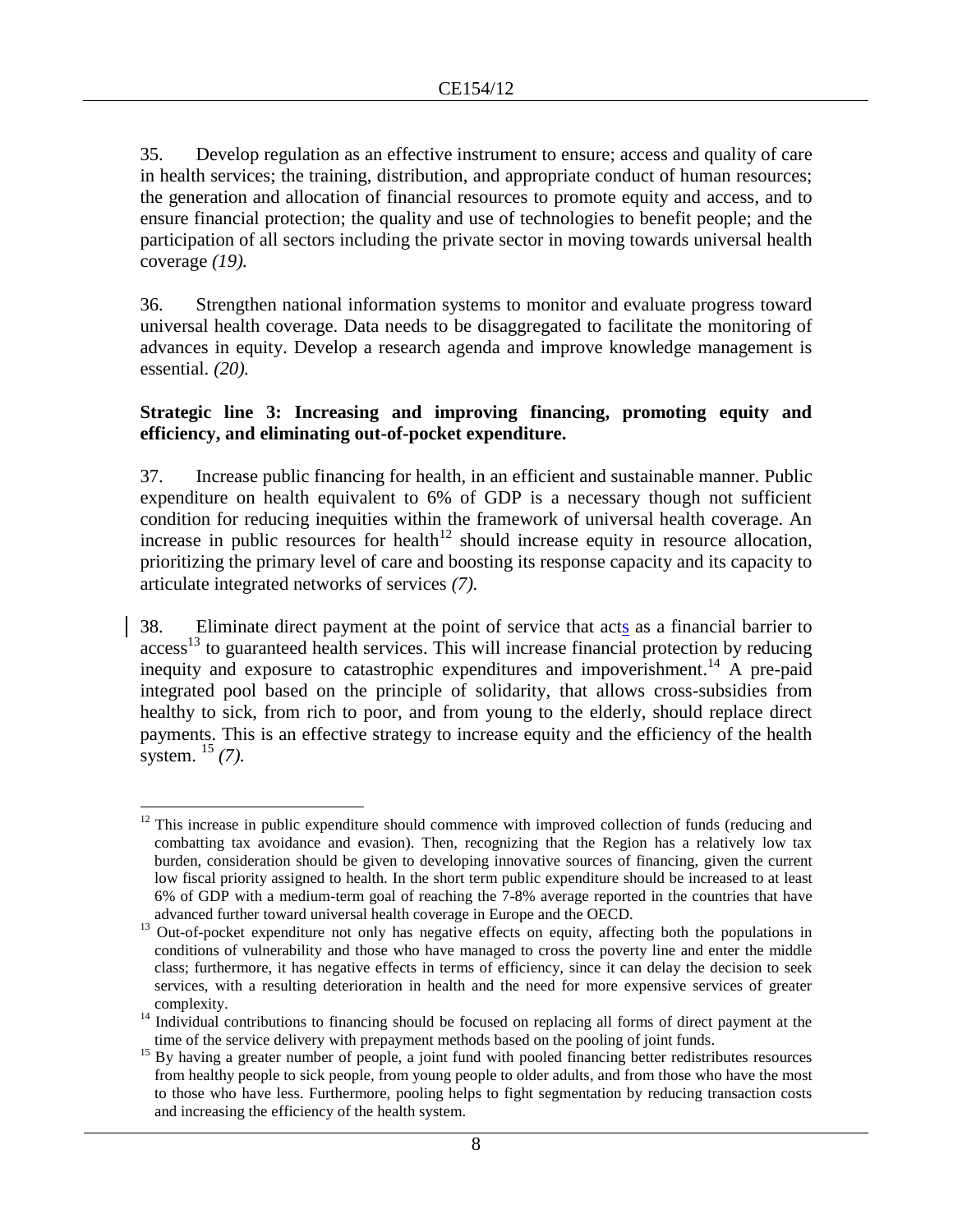39. Improve efficiency in financing and the organization of the health system.<sup>16</sup> With regard to efficiency in the organization of services, it is necessary, among other steps, to: align pay incentives and payment mechanisms with the results in terms of progress toward universal health coverage; rationalize the introduction and use of drugs and other health technologies with an integrated and multidisciplinary approach;<sup>17</sup> improve the procurement of inputs, essential drugs, and other health technologies by taking advantage of economies of scale and adopting transparent procurement processes; and fight corruption *(7).* 

#### **Strategic line 4: Strengthening intersectoral action to address the social determinants of health**

40. Establish intersectoral coordination mechanisms and strengthen the capacity of the national health authority to successfully implement public policies that address health determinants.<sup>18</sup> Strengthen the capacity of health authorities to influence legislation, regulations, and interventions beyond the health sector that address the social determinants of health (*10*).

41. Generate evidence to support interinstitutional actions that have an impact on the health of people and communities; in particular, by assessing the health-related implications of policies, programs, and development projects, with civil society and community participation.

42. Promote universal health coverage in social protection programs. Strengthen the participation of the health sector in defining the health-related components of social programs, including programs for conditional cash transfers, as appropriate.

43. Strengthen the links between health and community, promoting the role of municipalities and local grassroots organizations in improving living conditions and healthy spaces. Empower people and communities by training leaders, women, young people, and other community members in order for them to understand health determinants and to play an active role in health promotion and protection.

 $\overline{a}$ <sup>16</sup> According to the WHO *World health report 2010*, lost efficiency is responsible for 30–40% of all health expenditure. It is therefore an ethical imperative to ensure that financial resources for universal health coverage are spent correctly and transparently in order to offer more services of better quality to the entire population and, in particular, to the most vulnerable groups.

<sup>&</sup>lt;sup>17</sup> Ensure that they respond to the needs of the population, that they are consistent with the model of care, and that they are included in the universal package of guaranteed services.

<sup>&</sup>lt;sup>18</sup> Issues essential to health, including education, the environment, water and sanitation, housing, urban growth, migration, and the informal job market. Some examples of intersectorial mechanisms are: national committees to fight HIV, TB and Malaria, national committees to fight obesity, etc.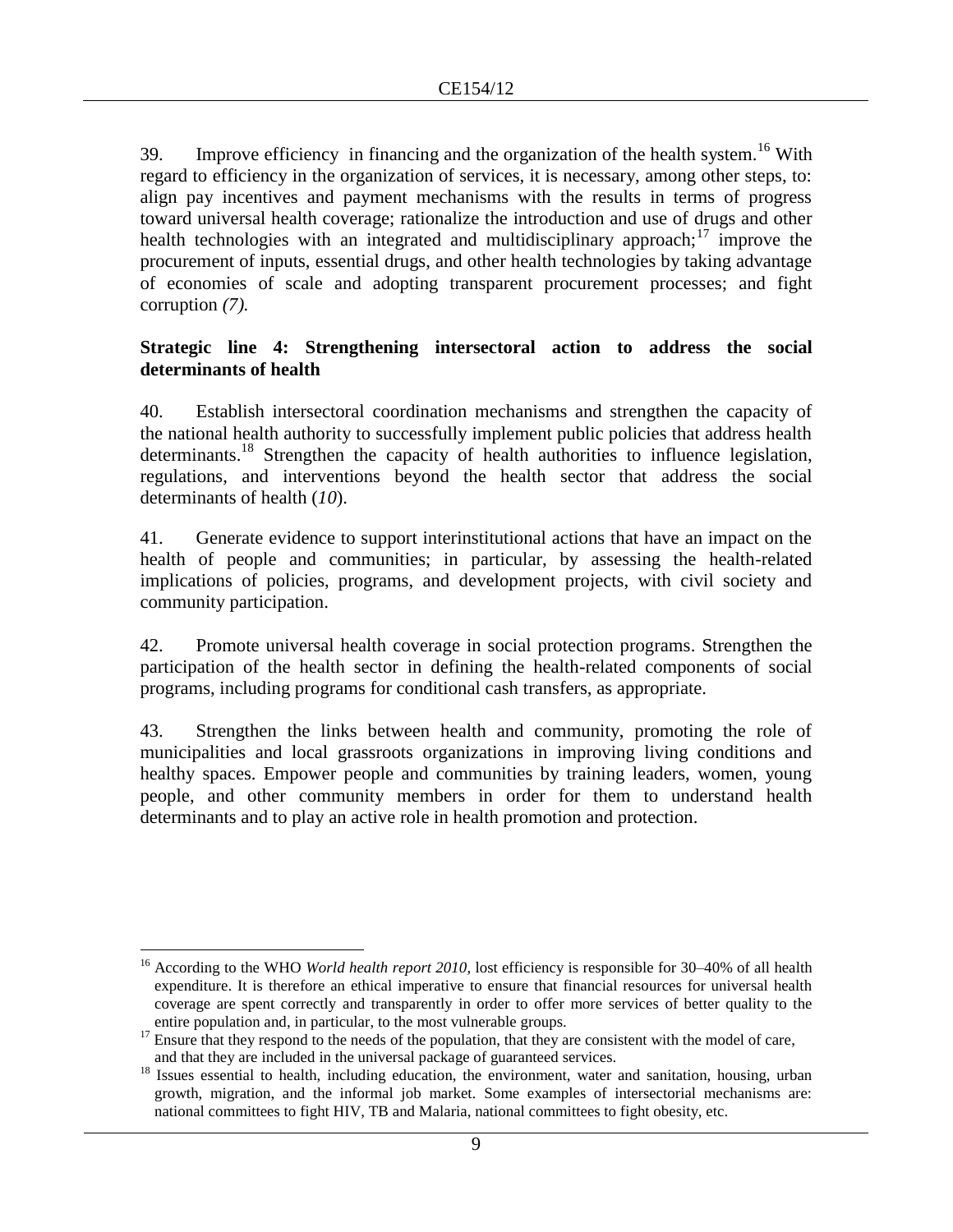# **Action by the Executive Committee**

44. The Executive Committee is requested to consider the adoption of the *Strategy for Universal Health Coverage* and to consider adopting the resolution included in Annex A.

#### Annexes

# **References**

- 1. World Health Organization. The world health report 2008: primary health care (now more than ever) [Internet]. Geneva: (WHO) 2008 [cited 2014 Apr 14]. Available from: [http://www.who.int/whr/2008/en/.](http://www.who.int/whr/2008/en/)
- 2. World Health Organization. Declaration of Alma-Ata [Internet]. International Conference on Primary Health Care; 1978 Jun 6-12; Alma Ata, USSR (currently Almaty, Kazakhstan). Geneva: WHO; 1978 [cited 14 April 2014]. Available from: [http://www.who.int/publications/almaata\\_declaration\\_en.pdf.](http://www.who.int/publications/almaata_declaration_en.pdf)
- 3. Pan American Health Organization. Strategic plan of the Pan American Health Organization 2014-2019 [Internet]. 52nd Directing Council of PAHO, 65th Session of the WHO Regional Committee for the Americas; 2013 Sep 30-Oct 4; Washington (DC), US. Washington (DC): PAHO; 2013 (Official Document 345) [cited 2014 Apr 14]. Available from: [http://www.paho.org/hq/index.php?option=com\\_docman&task=doc\\_download&gid](http://www.paho.org/hq/index.php?option=com_docman&task=doc_download&gid=23052&Itemid=270&lang=en)  $=23052\&$ Itemid $=270\&$ lang $=$ en.
- 4. Pan American Health Organization. Health in the Americas: 2012 edition. Regional outlook and country profiles [Internet]. Washington (DC): PAHO; 2012 [cited 14 April 2014]. Available from: [http://www.paho.org/saludenlasamericas/index.php?option=com\\_content&view=arti](http://www.paho.org/saludenlasamericas/index.php?option=com_content&view=article&id=7&Itemid=3&lang=en) [cle&id=7&Itemid=3&lang=en.](http://www.paho.org/saludenlasamericas/index.php?option=com_content&view=article&id=7&Itemid=3&lang=en)
- 5. Pan American Health Organization. Renewing primary health care in the Americas: a position paper of the Pan American Health Organization / World Health Organization (PAHO/WHO) [Internet]. Washington (DC): PAHO; 2007 [cited 2014 Apr 14]. Available from: [http://www2.paho.org/hq/dmdocuments/2010/Renewing\\_Primary\\_Health\\_Care\\_Am](http://www2.paho.org/hq/dmdocuments/2010/Renewing_Primary_Health_Care_Americas-PAHO.pdf) [ericas-PAHO.pdf.](http://www2.paho.org/hq/dmdocuments/2010/Renewing_Primary_Health_Care_Americas-PAHO.pdf)
- 6. Bird CE, Rieker PP. Gender and health: the effects of constrained choices and social policies. New York: Cambridge University Press; 2008.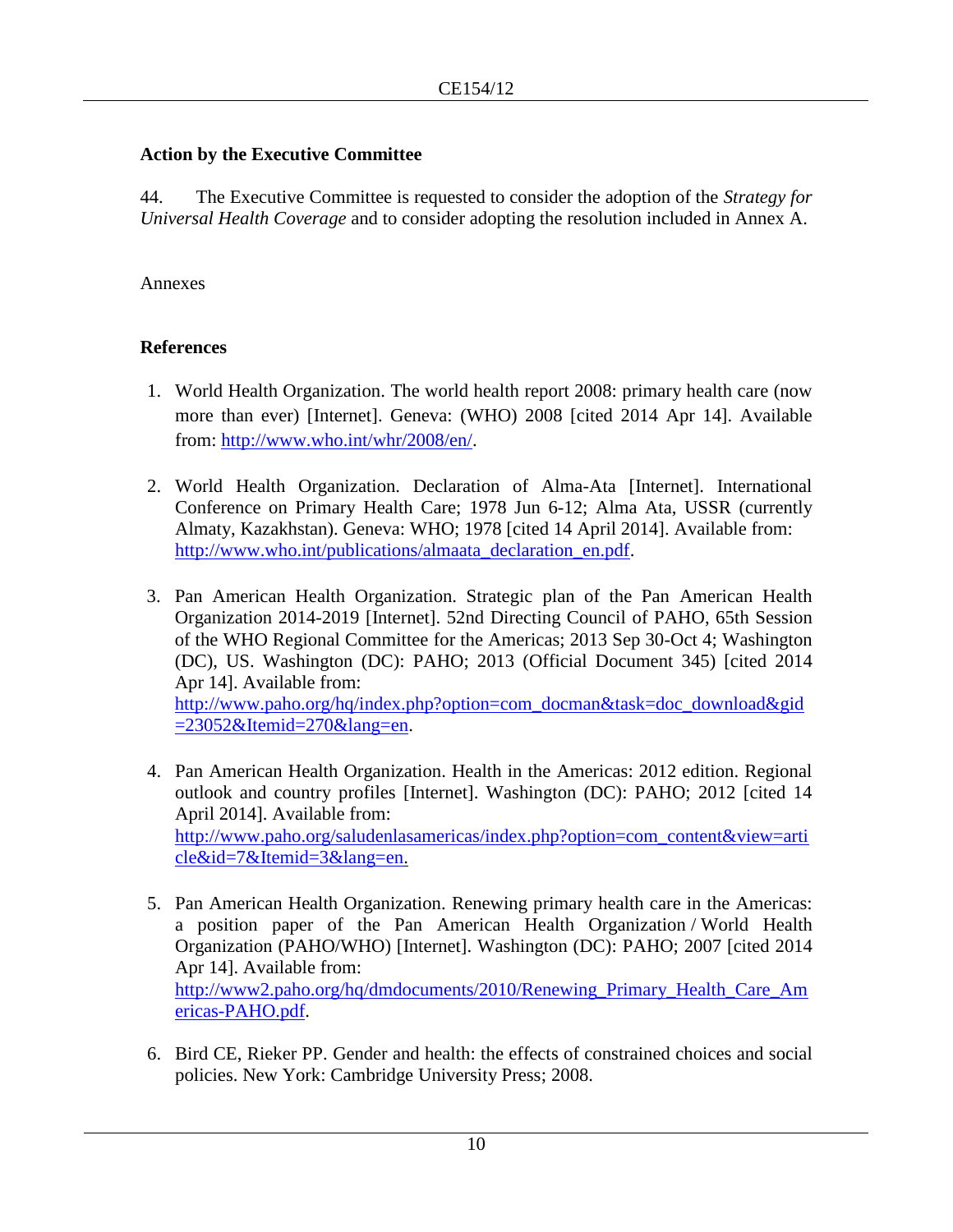- 7. World Health Organization. The world health report: health systems financing: the path to universal coverage [Internet]. Geneva: WHO; 2010 [cited 2014 Apr 14]. Available from: [http://www.who.int/whr/2010/en/.](http://www.who.int/whr/2010/en/)
- 8. World Bank. World development report 1993: investing in health [Internet]. Washington (DC): World Bank and Oxford University Press; c1993. 351 p. [cited 2014 Apr 14]. Available from: [http://wdronline.worldbank.org/worldbank/a/c.html/world\\_development\\_report\\_199](http://wdronline.worldbank.org/worldbank/a/c.html/world_development_report_1993/abstract/WB.0-1952-0890-0.abstract1) [3/abstract/WB.0-1952-0890-0.abstract1.](http://wdronline.worldbank.org/worldbank/a/c.html/world_development_report_1993/abstract/WB.0-1952-0890-0.abstract1)
- 9. Engström H, et. al. Reinvesting in health post-2015 [Internet]. *The Lancet* 2013 Dec 7-13;9908(382):1861-1864 [cited 2014 Apr 14]. Available from: [http://www.sciencedirect.com/science/journal/01406736.](http://www.sciencedirect.com/science/journal/01406736)
- 10. World Health Organization. Rio political declaration on social determinants of health [Internet]. World Conference on Social Determinants of Health; 2011 Oct 19-21 October 2011; Rio de Janeiro (Brazil). Geneva: WHO; 2011 [cited 2014 Apr 14]. Available from: [http://www.who.int/sdhconference/declaration/Rio\\_political\\_declaration.pdf.](http://www.who.int/sdhconference/declaration/Rio_political_declaration.pdf)
- 11. United Nations. The future we want [Internet]. Rio+20 Conference on Sustainable Development; 2012 Jun 20-22; Rio de Janeiro (Brazil). New York: UN; 2012 (Document A/CONF.216/L.1) [cited 2014 Apr 14] Available from: [hhttp://www.un.org/en/sustainablefuture/.](hhttp://www.un.org/en/sustainablefuture/)
- 12. Global Health Workforce Alliance. High-level dialogue on health in the post-2015 development agenda, Gaborone [Botswana] 5-6 March 2013 [Internet]. Geneva: GHWA/WHO; 2013 [cited 2014 Apr 14]. Available from: [http://www.who.int/workforcealliance/UHC\\_HRH\\_GHWA\\_Briefing\\_Note\\_\(B\).pdf.](http://www.who.int/workforcealliance/UHC_HRH_GHWA_Briefing_Note_(B).pdf)
- 13. Rovira J, Rodríguez-Monguió R, Antoñanzas F. Conjuntos de prestaciones de salud: objetivos, diseño y aplicación. Washington (DC): PAHO; c2003. Washington (DC): PAHO; 2003 [cited 2014 Apr 14]. Available from [in Spanish only]: [http://www.paho.org/hq/documents/conjuntosdeprestacionesdesaludobjetivosdisenoy](http://www.paho.org/hq/documents/conjuntosdeprestacionesdesaludobjetivosdisenoyaplicacion-ES.pdf) [aplicacion-ES.pdf.](http://www.paho.org/hq/documents/conjuntosdeprestacionesdesaludobjetivosdisenoyaplicacion-ES.pdf)
- 14. Center for Global Development. Priority-setting in health. Building institutions for smarter public spending [Internet]. Washington (DC): CGD; c2012 (A report of the Center for Global Development's Priority-setting Institutions for Global Health Working Group, Amanda Glassman and Kalipso Chalkidou, Co-chairs) [cited 2014 Apr 14]. Available from: [http://www.cgdev.org/publication/priority-setting-health](http://www.cgdev.org/publication/priority-setting-health-building-institutions-smarter-public-spending)[building-institutions-smarter-public-spending.](http://www.cgdev.org/publication/priority-setting-health-building-institutions-smarter-public-spending)
- 15. Pan American Health Organization. Integrated delivery networks: concepts, policy options, and road map for implementation in the Americas [Internet]. Washington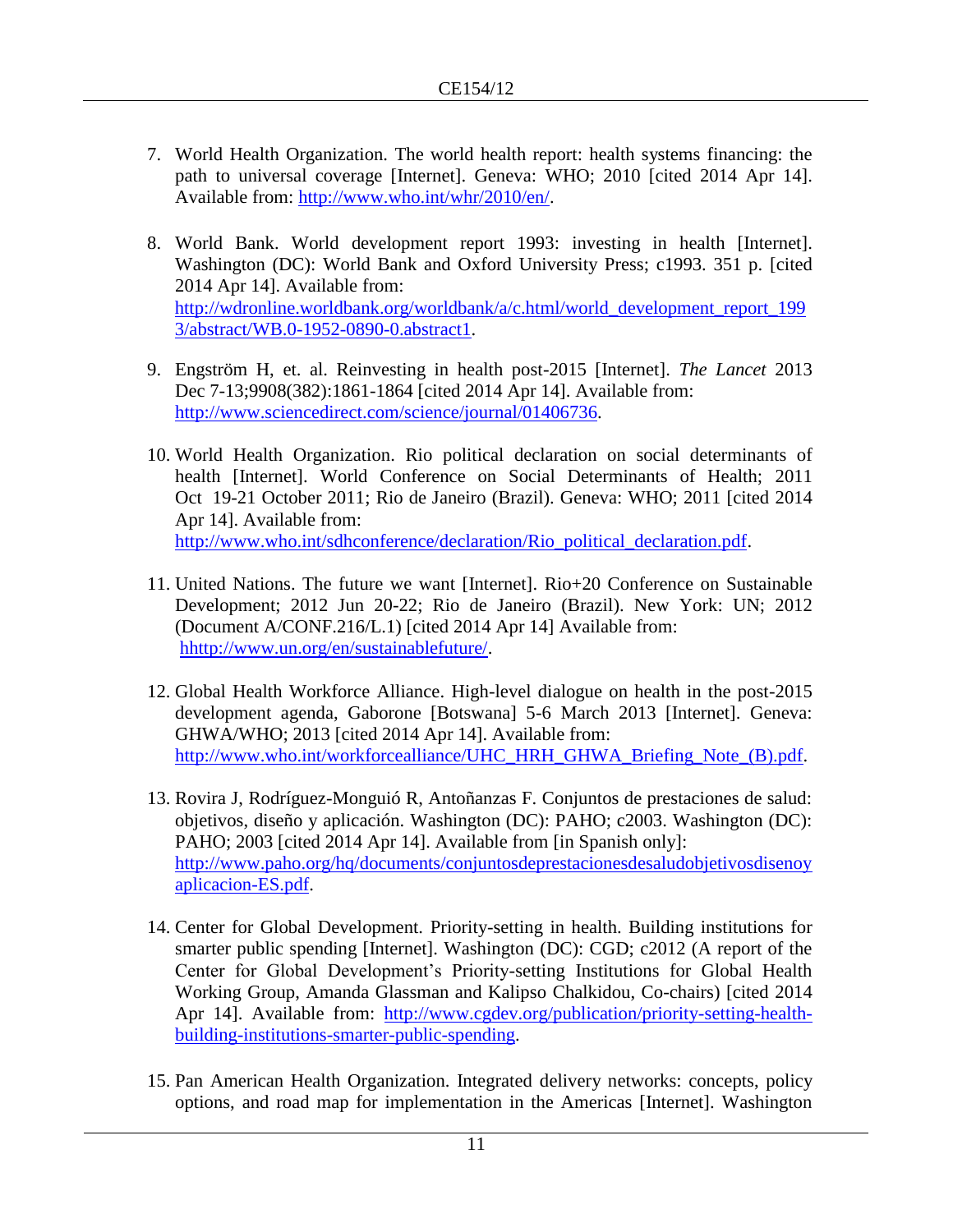(DC): PAHO; c2010 (Series: Renewing primary Health Care in the Americas, No. 4) [cited 2014 Apr 14]. Available from:

[http://www.paho.org/sur/index.php?option=com\\_docman&task=doc\\_view&gid=88](http://www.paho.org/sur/index.php?option=com_docman&task=doc_view&gid=88&Itemid=) [&Itemid=.](http://www.paho.org/sur/index.php?option=com_docman&task=doc_view&gid=88&Itemid=)

- 16. Organización Panamericana de la Salud. La acreditación de programas de formación en medicina y la orientación hacia la APS [Internet]. Washington (DC): PAHO; c2010 (Series: Renewing Primary Health Care in the Americas, No. 3) [cited 2014 Apr 14]. Available from [in Spanish only]: [http://www2.paho.org/hq/dmdocuments/2010/HSS-Series-APS-3-Acreditacion.pdf.](http://www2.paho.org/hq/dmdocuments/2010/HSS-Series-APS-3-Acreditacion.pdf)
- 17. Pan American Health Organization. Medical education for primary health care [Internet]. Washington (DC); PAHO; c2008 [cited 2014 Apr 14]. Available from: [http://www2.paho.org/hq/dmdocuments/2010/PHC-](http://www2.paho.org/hq/dmdocuments/2010/PHC-Medical_Education_for_PHC.pdf)[Medical\\_Education\\_for\\_PHC.pdf.](http://www2.paho.org/hq/dmdocuments/2010/PHC-Medical_Education_for_PHC.pdf)
- 18. Pan American Health Organization. Regional goals for human resources for health 2007-2015 [Internet]. 27th Pan American Sanitary Conference, 59th session of the WHO Regional Committee for the Americas; 2007 Oct 1–5; Washington (DC), US. Washington (DC): PAHO; 2009 (Resolution CSP27.R7) [cited 2014 Apr 4]. Available from: [http://www.paho.org/english/gov/csp/csp27.r7-e.pdf.](http://www.paho.org/english/gov/csp/csp27.r7-e.pdf)
- 19. Organización Panamericana de la Salud. Función rectora de la autoridad sanitaria, marco conceptual e instrumento metodológico. Washington (DC): PAHO; 2007 [cited 2014 Apr 4]. Available from [in Spanish only]: [http://www.paho.org/PAHO-](http://www.paho.org/PAHO-USAID/index.php?option=com_docman&task=doc_download&gid=10377&Itemid=99999999)[USAID/index.php?option=com\\_docman&task=doc\\_download&gid=10377&Itemid](http://www.paho.org/PAHO-USAID/index.php?option=com_docman&task=doc_download&gid=10377&Itemid=99999999) [=99999999.](http://www.paho.org/PAHO-USAID/index.php?option=com_docman&task=doc_download&gid=10377&Itemid=99999999)
- 20. World Health Organization. World health report 2013: research for universal health coverage. [Internet]. Geneva: WHO; (2013) [cited 2014 Apr 14]. Available from: [http://www.who.int/whr/2013/report/en/.](http://www.who.int/whr/2013/report/en/)
- 21. United Nations. United Nations Millennium Declaration [Internet]. Fifty-fifth session of the United Nations General Assemmbly; 8th Plenary Session; 2000 Sep 8; New York (US). New York: UN; 2000 (Resolution A/RES/55/2) [cited 2014 Apr 14]. Available from: [http://www.un.org/millennium/declaration/ares552e.pdf.](http://www.un.org/millennium/declaration/ares552e.pdf)
- 22. Etienne, CF. Equity in health systems (Editorial) [Internet]. *Pan American Journal of Public Health* 2013;33(2):81–82 [cited 2014 Apr 14]. Available from: [http://www.paho.org/journal/index.php?gid=550&option=com\\_docman&task=doc\\_](http://www.paho.org/journal/index.php?gid=550&option=com_docman&task=doc_download) [download=](http://www.paho.org/journal/index.php?gid=550&option=com_docman&task=doc_download).
- 23. Evans, D, Etienne, C. Health system financing and the path to universal coverage [Internet]. *Bulletin of the World Health Organization* 2010; 88(6):402 (DOI: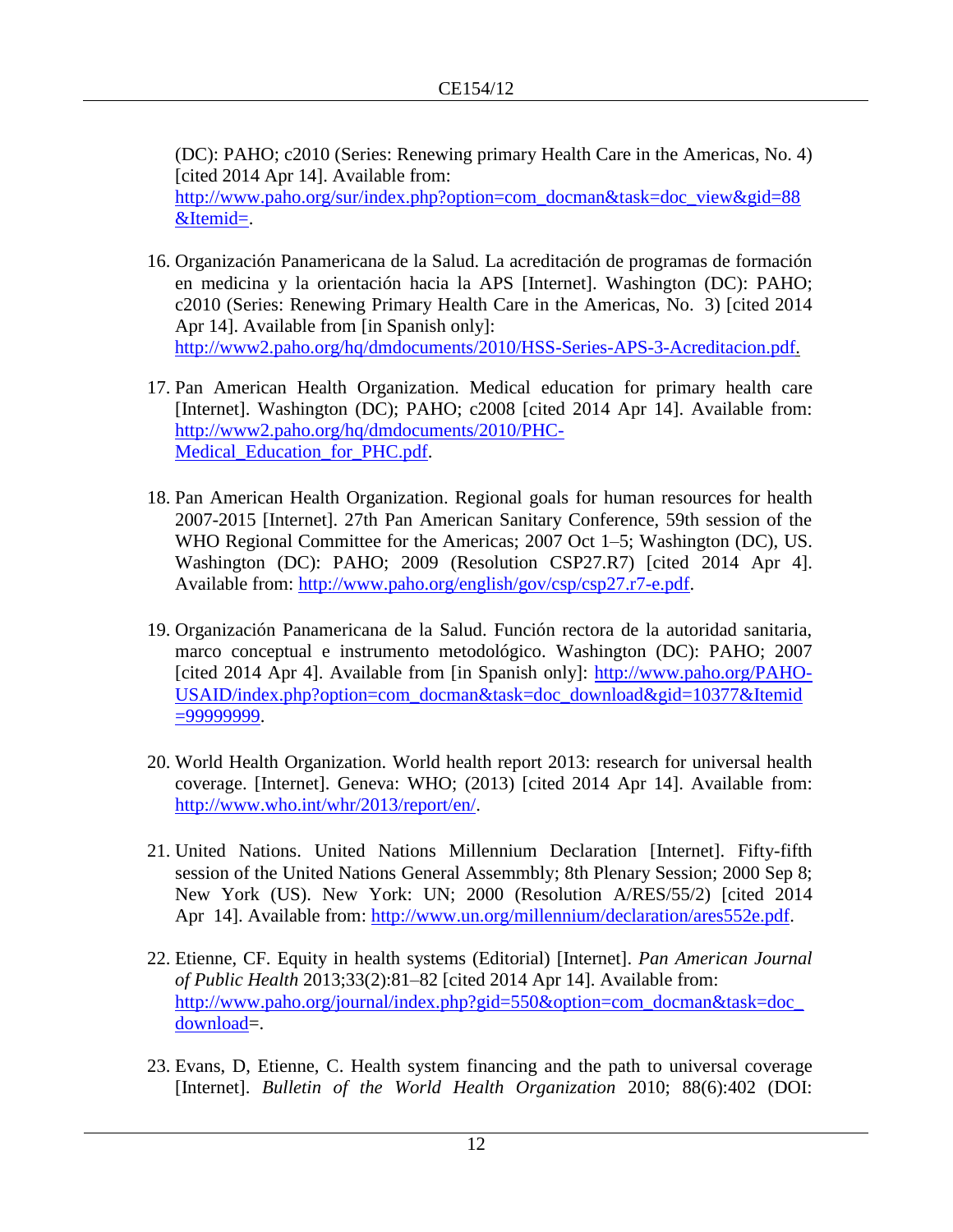10.2471/BLT.10.078741) [cited 2014 Apr 14 ]. Available from: [http://www.who.int/bulletin/volumes/88/6/10-078741/en/index.html.](http://www.who.int/bulletin/volumes/88/6/10-078741/en/index.html)

24. Sachs JD. Achieving universal health coverage in low-income settings. *Lancet* 2012 Sep 8;380(9845):944-947 (doi: 10.1016/S0140-6736(12)61149-0) [cited 2012 Apr 14]. Available from: [http://www.ncbi.nlm.nih.gov/pubmed/22959391.](http://www.ncbi.nlm.nih.gov/pubmed/22959391)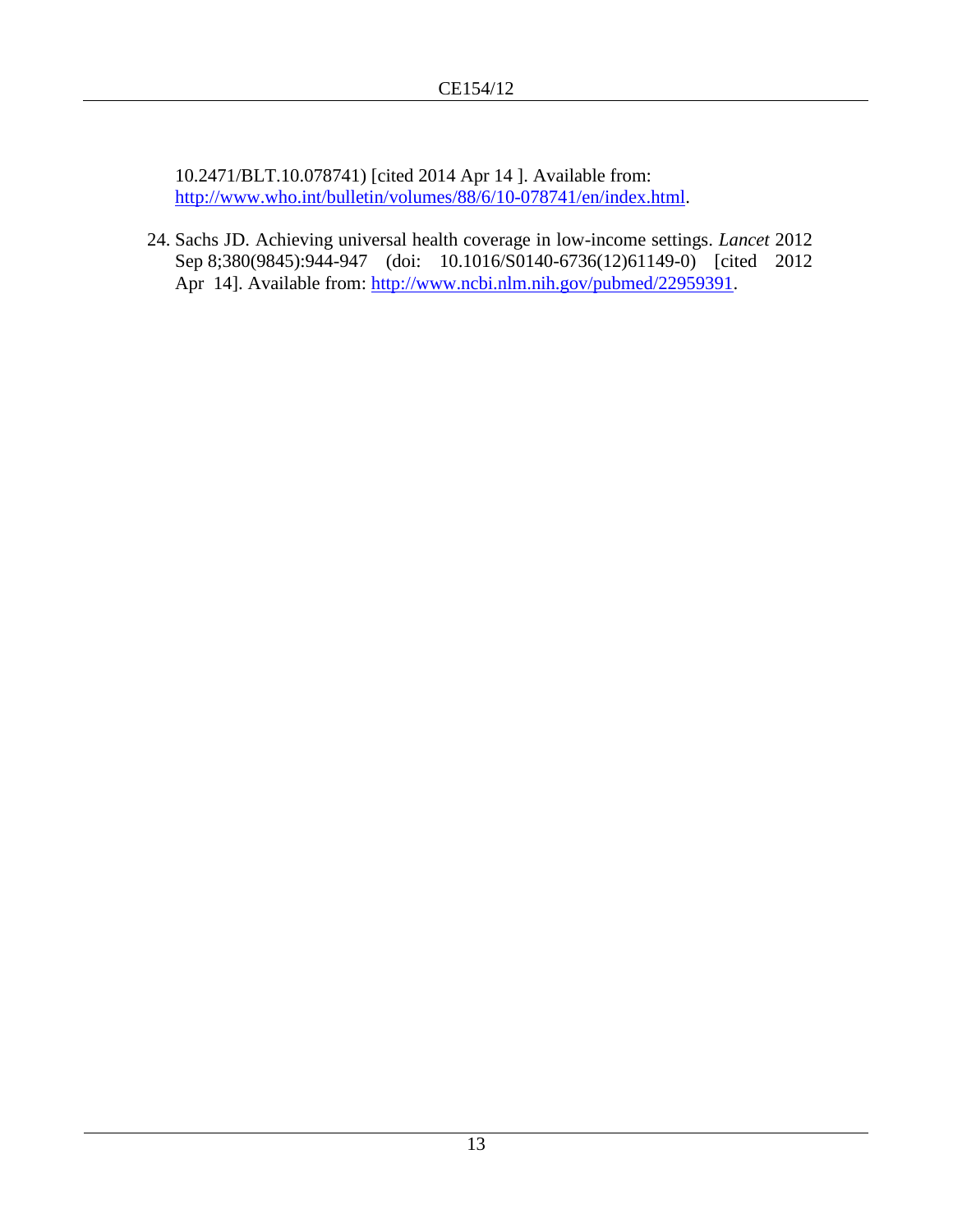



# **154th SESSION OF THE EXECUTIVE COMMITTEE**

*Washington, D.C., USA, 16-20 June 2014*

CE154/12 Annex A Original: English

# *PROPOSED RESOLUTION*

#### **STRATEGY FOR UNIVERSAL HEALTH COVERAGE**

#### *THE 154th SESSION OF THE EXECUTIVE COMMITTEE,*

Having reviewed the proposal of the *Strategy for Universal Health Coverage* (document CE154/12),

#### *RESOLVES:*

To recommend that the Directing Council adopt a written resolution in the following terms:

#### *THE 53rd DIRECTING COUNCIL,*

Having considered the *Strategy for Universal Health Coverage* presented by the Director (CD53/\_);

Recognizing that Universal Health Coverage is central to human development and means that all people and communities have equitable access to the comprehensive and guaranteed quality services that they need, throughout the life course, without financial hardship;

Recognizing that policies and interventions that address the social determinants of health and foster the commitment of society as a whole to promote health and well-being, with an emphasis on groups in conditions of poverty and vulnerability, are an essential requirement to advance toward Universal Health Coverage;

Recognizing that Universal Health Coverage encompasses the values and principles of primary health care: the right of everyone to the enjoyment of the highest attainable standard of health, equity and solidarity;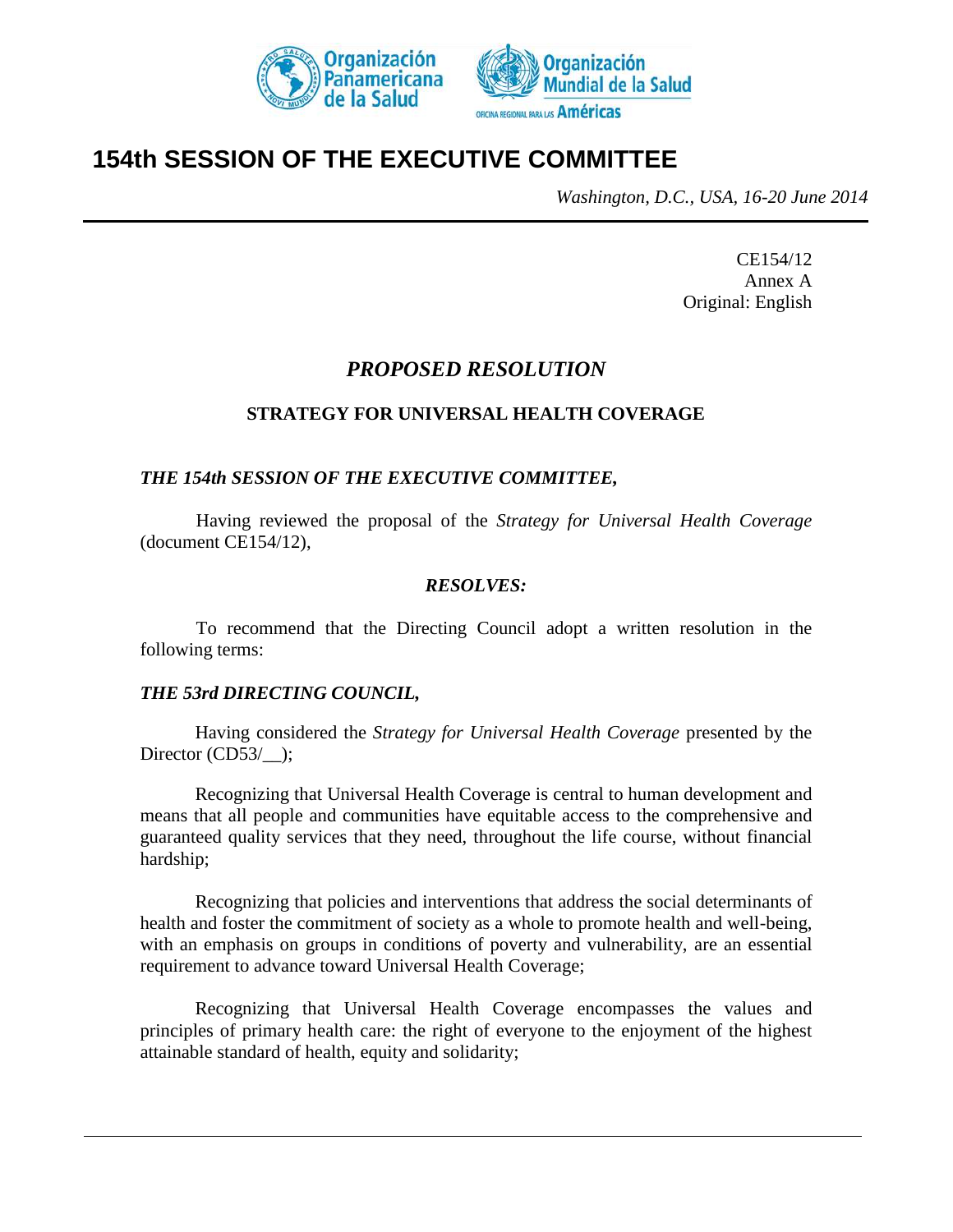Observing that the countries of the Region reaffirmed their commitment to Universal Health Coverage at the 52nd PAHO Directing Council (2013) by approving the PAHO Strategic Plan 2014-2019, and through their active participation in other international forums such as the Rio Political Declaration on Social Determinants of Health (2011), the Rio+20 United Nations Conference on Sustainable Development (2012), the United Nations Declaration of December 2012, and the debate on the post-2015 development agenda, which proposes universal health coverage as a key objective for human development;

Noting the recent improvements achieved in health throughout the Americas due in part to the economic and social development of the countries, the consolidation of democratic processes, the strengthening of health systems, and the political commitment of countries to address the health needs of their populations;

Recognizing that despite the advances made, major challenges exist; that the Region remains the most inequitable in the world; that reducing health inequities is made more complex by the new epidemiological and demographic patterns; that different and innovative responses are required from health systems and services; and that problems of exclusion and lack of access to quality services persist for large sectors of the population in the Region, especially those groups in conditions of greatest vulnerability;

Observing that the efforts to strengthen and transform health systems in the Region have generated considerable knowledge and experience that will facilitate continued progress toward Universal Health Coverage;

Recognizing that as long as exclusion and barriers to access comprehensive health services persist, it will be very difficult to advance toward universal coverage;

Recognizing the urgent need to accelerate the transformation of health systems–– with Universal Health Coverage as the overarching goal—to address inequities and ensure access to health;

Observing that the Strategy defines the essential conditions that will allow countries to focus their policies and measure the success and progression toward universal health coverage;

Recognizing that each country should define its own path towards Universal Health Coverage, taking into account its social, economic, political, legal, historical, and cultural context;

Recognizing the participatory process implemented for the development of the Strategy, including national consultations by the Member States in coordination with the Pan American Sanitary Bureau, and subregional and regional consultations coordinated by the Bureau and the country working groups,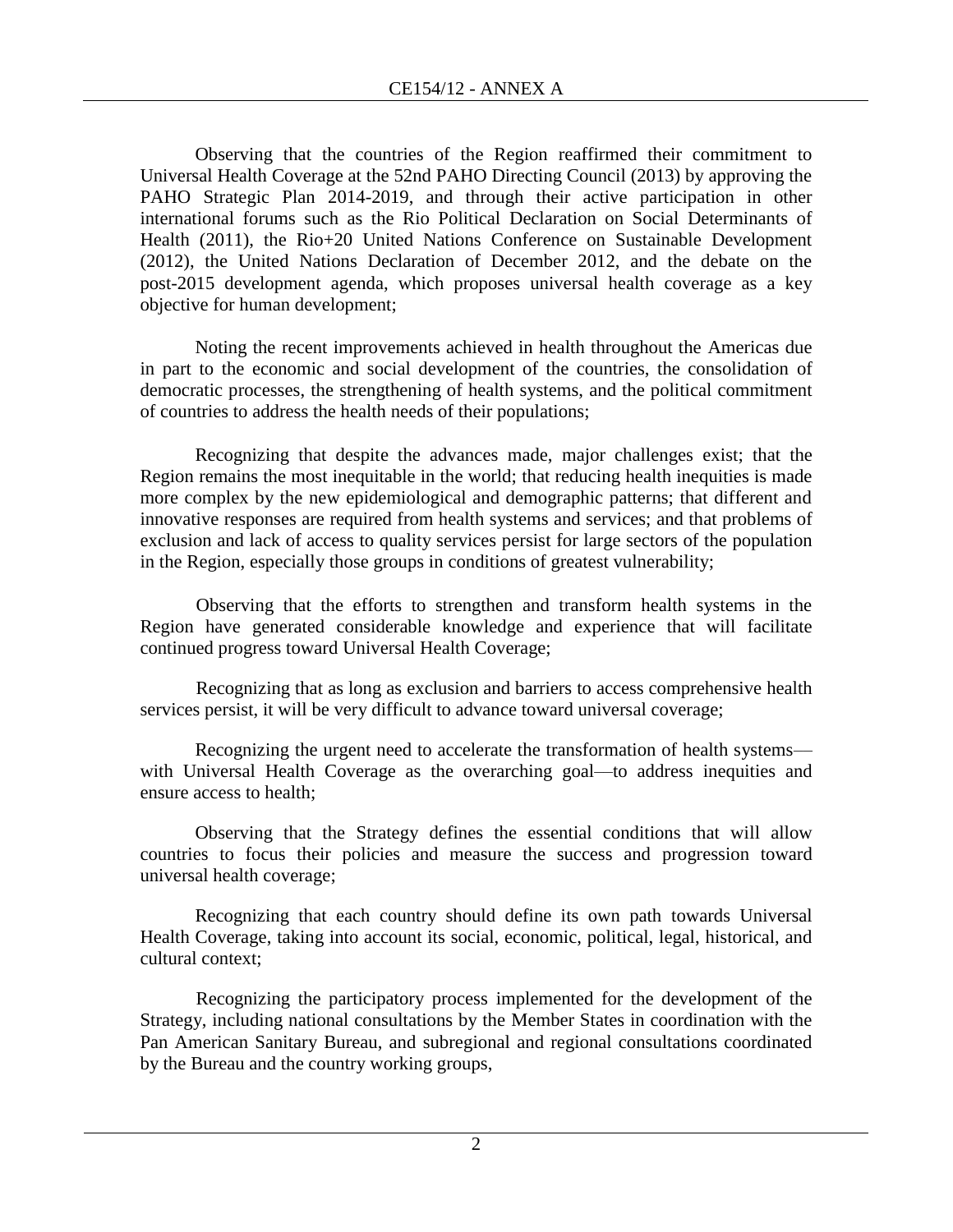# *RESOLVES:*

- 1. To adopt the *Strategy for Universal Health Coverage*.
- 2. To urge the Member States, as appropriate to their context, to:
- a) establish formal mechanisms for participation and dialogue to promote the development and implementation of inclusive policies, and ensure accountability in moving towards Universal Health Coverage;
- b) establish national targets and goals, and define national roadmaps toward universal health coverage; set national priorities for the period 2014-2019, in accordance with the commitments established in the PAHO Strategic Plan;
- c) define and implement a set of interventions to strengthen governance and stewardship capacity of the health sector; exercise leadership to impact on policies, plans, legislation, regulations, and interventions beyond the health sector that address the determinants of health;
- d) define and provide a universal package of legally guaranteed services that is comprehensive and consistent with health needs, system capacities, and the national context; identify unmet and differentiated needs of the population as well as specific needs of groups in conditions of vulnerability, and expand access to services in order to respond to these needs;
- e) define and implement actions to transform the organization and management of health services through the development of health care models that focus on the needs of people and communities, increasing the resolution capacity of the primary level of care through integrated health services networks (IHSNs);
- f) increase employment options at the first level of care, with attractive labor conditions and incentives, particularly in underserved areas; consolidate collaborative multidisciplinary health teams; ensure sufficient response capacity with access to health information and telehealth services (including telemedicine); introduce new professional and technical profiles coherent with the universal package of legally guaranteed services;
- g) increase the priority afforded to health through efficient, sustainable public expenditure on health, increasing public expenditure on health to at least 6% of GDP; assign increases on a priority basis to the primary level of care to expand the supply of services and quickly address unmet health needs, in accordance with the universal package of services;
- h) eliminate direct payment at the point of service that acts as a financial barrier to access, replacing them with a pre-paid, integrated, and pooled financing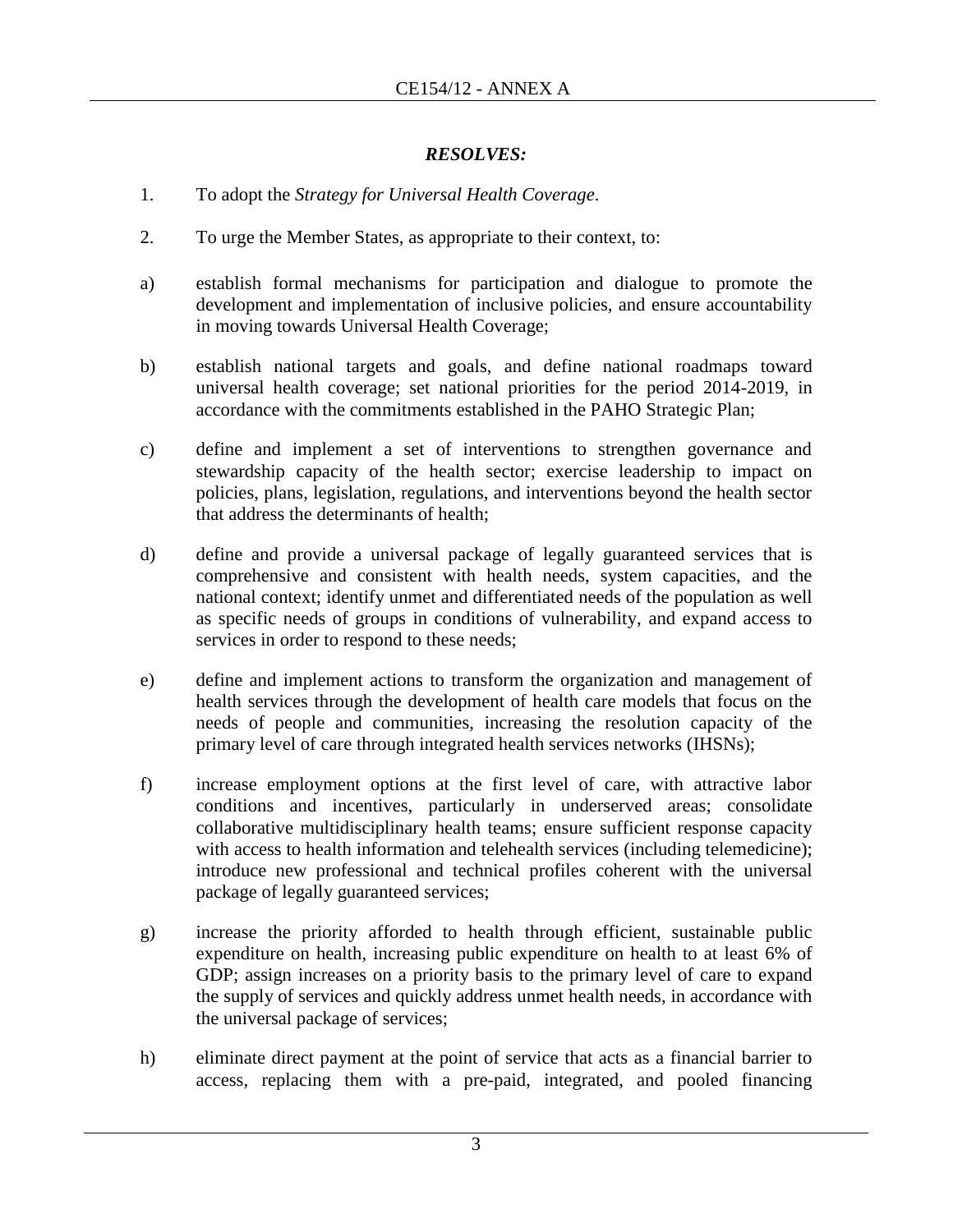mechanism, that promotes solidarity and facilitate cross-subsidies from the healthy to sick, from rich to poor, and from young to the elderly;

- i) identify and implement a set of interventions to improve the efficiency of health system financing and organization;
- j) implement programs for the empowerment of people and communities, including promotion, prevention, and education activities that enable individuals and the community to know more about their health situation, their rights and obligations, as well as the social determinants of health.
- 3. To request the Director to:
- a) use the Strategy to increase advocacy and to promote the mobilization of national resources to support the transformation of health systems toward universal health coverage;
- b) prioritize technical cooperation that support countries in the development of participatory processes to define targets and national goals, as well as action plans to advance toward universal health coverage;
- c) develop, with the participation of the Member States, a monitoring and evaluation system to measure the progress toward universal health coverage, both at the country and regional levels; and report on the advances through the biennial assessment reports on the implementation of the Strategic Plan;
- d) develop actions, technical resources, and tools to support the different strategic lines of the Strategy;
- e) promote innovation in technical cooperation in health systems transformation towards UHC, updating the Bureau's mechanisms to support cooperation among countries, establishing expert and knowledge management networks, facilitating the documentation and communication of country experiences, and making use of technological platforms, in a manner consistent with country needs and current capacities, and the lessons learned;
- f) strengthen interagency coordination and collaboration mechanisms to achieve synergies and efficiency in technical cooperation, including within the United Nations system, the Inter-American system, and with other stakeholders working toward universal health coverage, in particular the World Bank, the Inter-American Development Bank, and subregional integration mechanisms.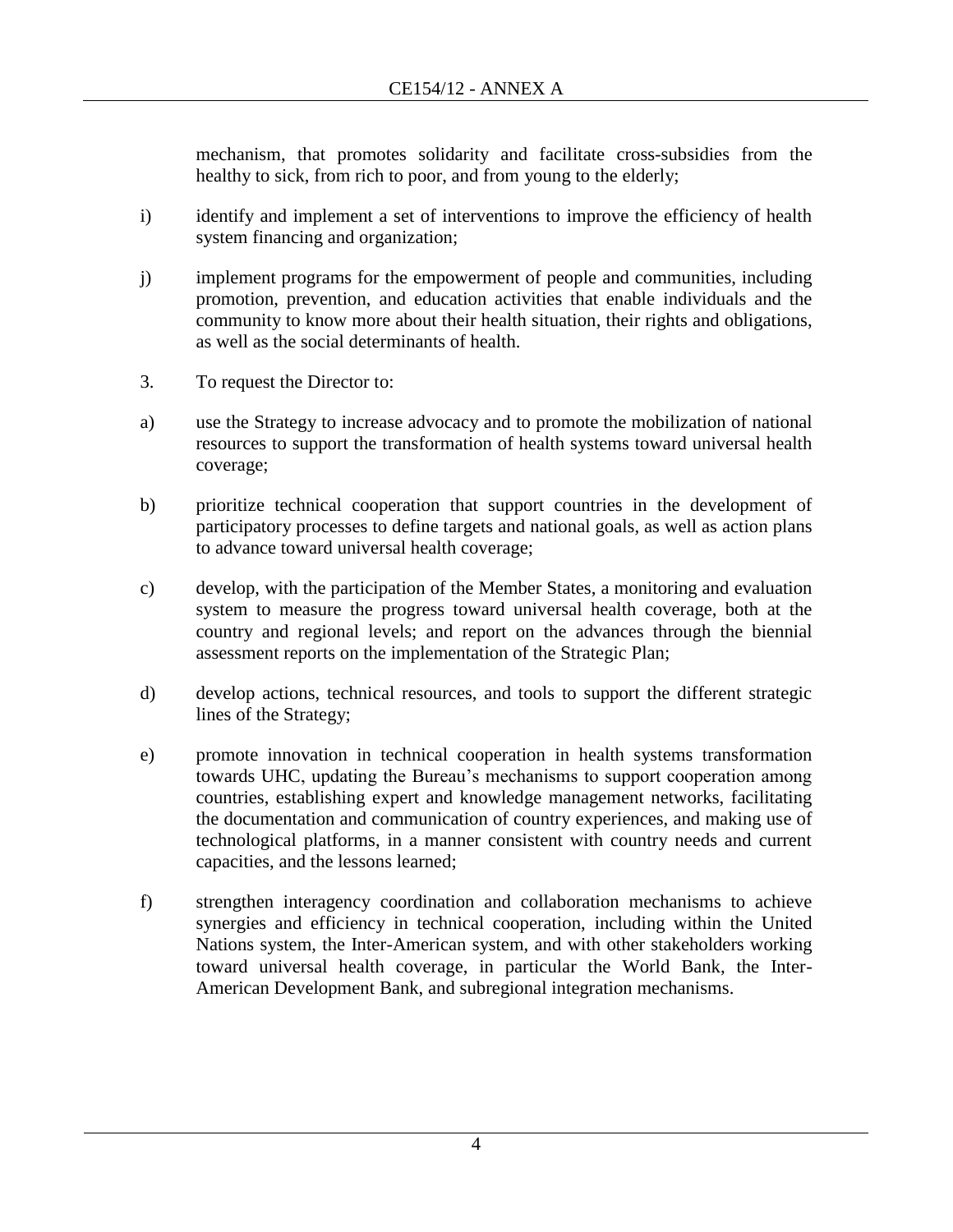



CE154/12 Annex B

# **Report on the Financial and Administrative Implications of the Proposed Resolution for PASB**

- **1. Agenda item:** 4.3 Strategy for Universal Health Coverage
- **2. Linkage to Program and Budget 2014-2015:**
	- **a) Category:** 4 Health Systems and Services
	- **b) Program areas and outcomes:**
		- 4.1 Health Governance and Financing
		- 4.2 People-Centered, Integrated, Quality Health Services
		- 4.3 Access to Medical Products and Strengthening of Regulatory Capacity
		- 4.5 Human Resources for Health.
	- **c)** It is important to note that universal health coverage is a central pillar of the Strategic Plan and therefore articulates and requires coordinated action with other categories, in particular, Category 3, which includes the social determinants of health, cross-cutting issues (gender, equity, ethnicity, and human rights), and the life course. In addition, strengthening services warrants coordination with priority programs, including noncommunicable diseases.

#### **3. Financial implications:**

**a) Total estimated cost for implementation over the lifecycle of the resolution (estimated to the nearest US\$ 10,000, including staff and activities):** 

The resolution falls within the period 2014-2019 of the PAHO Strategic Plan. There is no estimated additional cost beyond the cost already estimated for the implementation of the Strategic Plan.

**b) Estimated cost for the 2014-2015 biennium (estimated to the nearest US\$ 10,000, including staff and activities):**

The Health Systems approved budget for the biennium 2014-2015 is US\$ 97,474,000, including the regular budget and other sources. This amount includes expenditures on personnel and activities. There is a funding gap that is expected to be covered through resource mobilization (actions now in progress).

**c) Of the estimated cost noted in** *b)***, what can be subsumed under existing programmed activities?**

The technical cooperation actions for the implementation of the Strategy can and must be integrated into the programmed activities, further clarifying the criteria for prioritizing resource allocation and allowing greater efficiencies.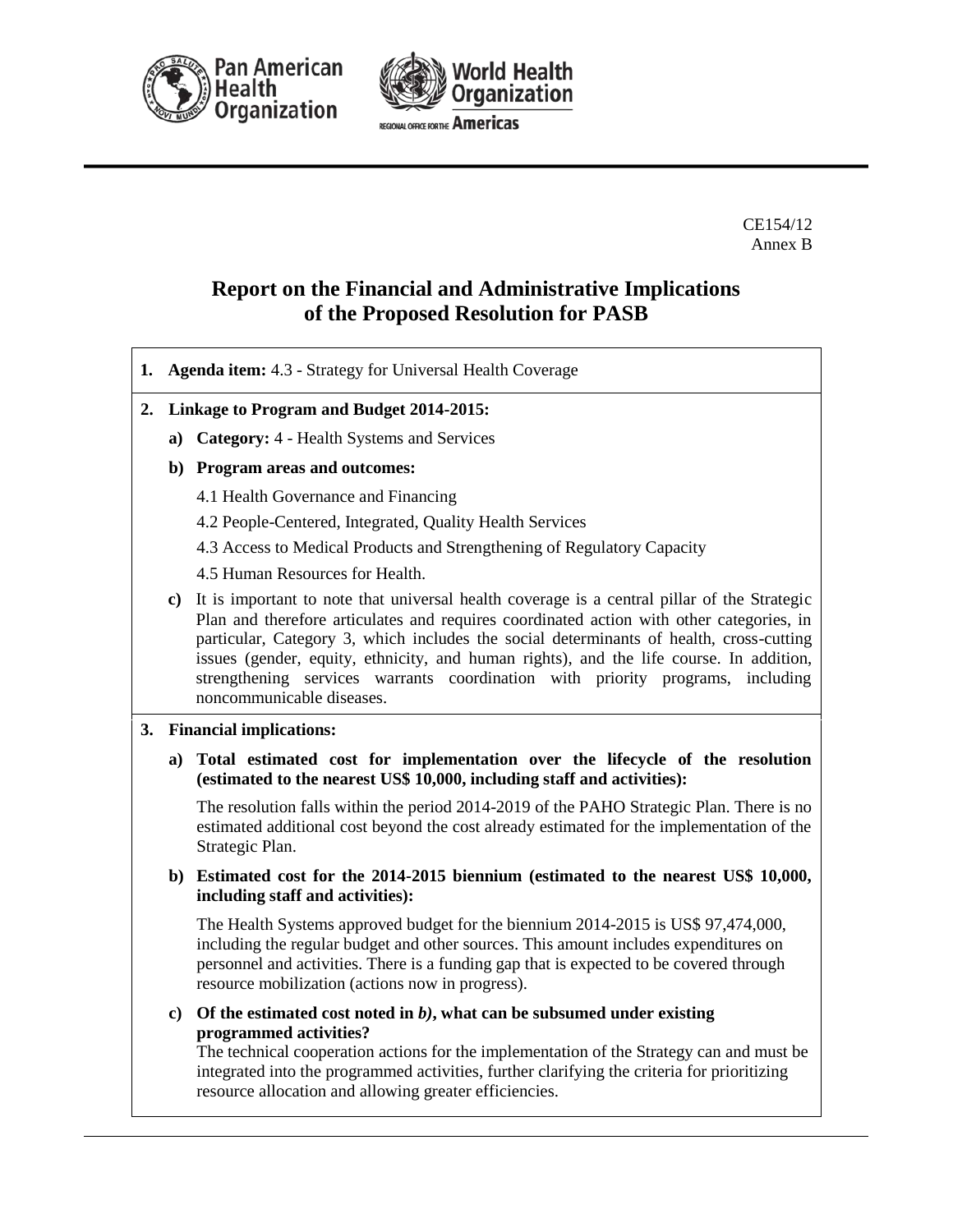#### **4. Administrative implications:**

## **a) Indicate the levels of the Organization at which the work will be undertaken:**

All levels of the Organization need to carry out actions to implement the Strategy, according to the defined responsibilities.

#### **b) Additional staffing requirements (indicate additional required staff full-time equivalents, noting necessary skills profile):**

No additional personnel needs are expected; however, it will be necessary to develop innovative solutions for technical cooperation, establishing networks of experts and formal collaboration with institutions of excellence, using the capacities existing in the Member States.

## **c) Time frames (indicate broad time frames for implementation and evaluation):**

The time frames for implementation and evaluation activities are totally aligned with those established in the Organization's Strategic and Operational Planning, that is, with its programs and budgets, and with the Strategic Plan, in accordance with the schedule established by the Governing Bodies.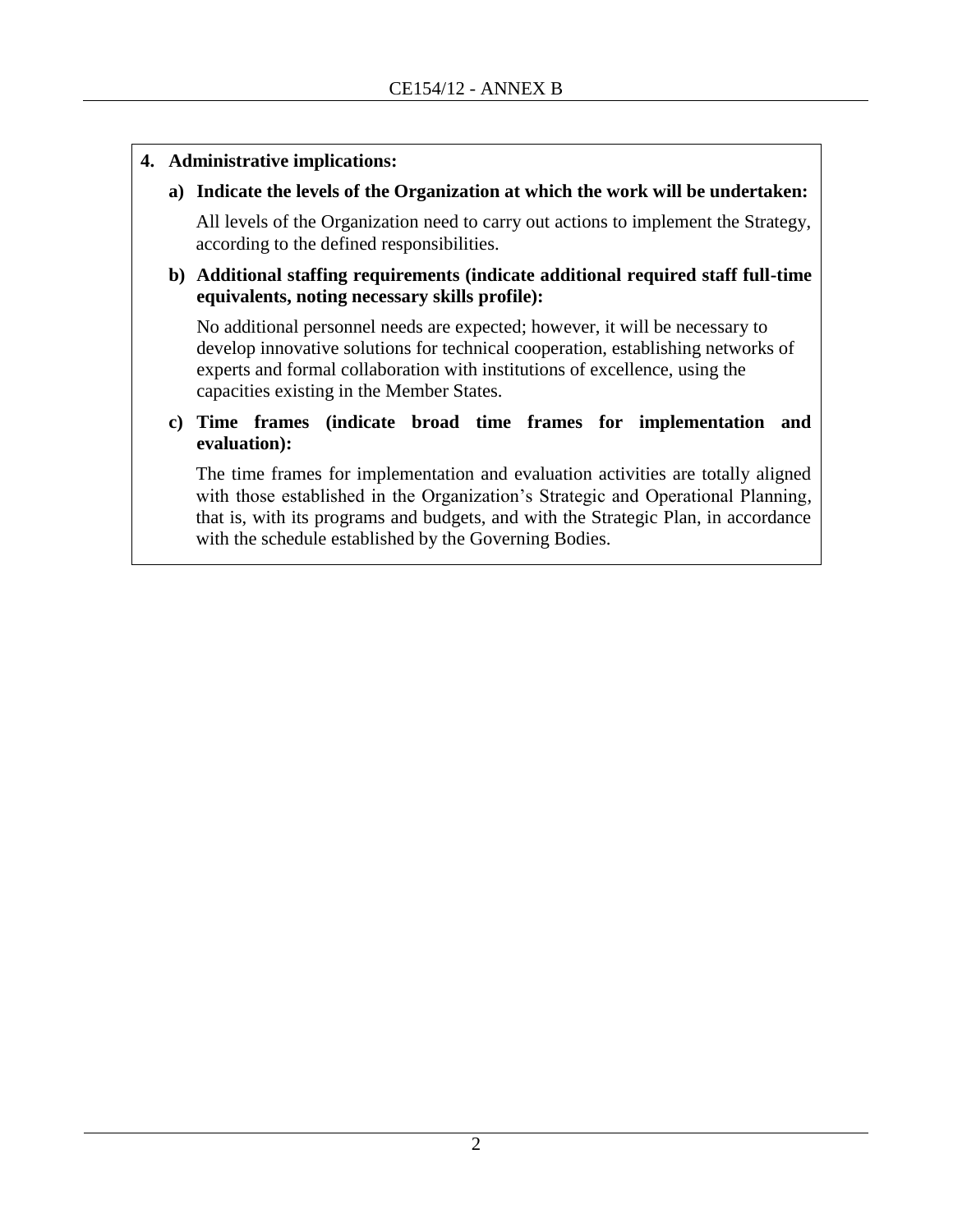



CE154/12 Annex C

#### **ANALYTICAL FORM TO LINK AGENDA ITEM WITH ORGANIZATIONAL MANDATES**

**1. Agenda item:** 4.3 - Strategy for Universal Health Coverage

**2. Responsible unit:** Health Systems and Services/Health Services and Access (HSS/HS)

- **3. Preparing officer:** Dr. James Fitzgerald and Dr. Amalia Del Riego
- **4. List of collaborating centers and national institutions linked to this Agenda item:**

The Strategy will require strengthening collaboration with national and academic institutions, and expanding the collaborating centers in the area of Health Systems and Services. To date, the following collaborating centers have been identified:

- a) PAHO/WHO Collaborating Center on Health Workforce Planning and Information, State University of Rio de Janeiro, Brazil.
- b) PAHO/WHO Collaborating Center on Health Workforce Planning and Research, Dalhousie University, Canada.
- c) PAHO/WHO Collaborating Center on Health Science Education and Practice, University of Sherbrooke, Canada.
- d) PAHO/WHO Collaborating Center for Innovative Health Workers Education, Service and Research Models, University of New Mexico, Health Sciences Center.

**5. Link between Agenda item and Health Agenda for the Americas 2008-2017:**

The Health Agenda for the Americas is based on and supports PHC and the commitment to health and well-being as key elements in the development of the Region. It also prioritizes governance and the stewardship of national health authorities to guide health systems toward the reduction of inequities.

# **6. Link between Agenda item and the PAHO Strategic Plan 2014-2019:**

Universal health coverage is one of the pillars of the PAHO Strategic Plan 2014-2019.